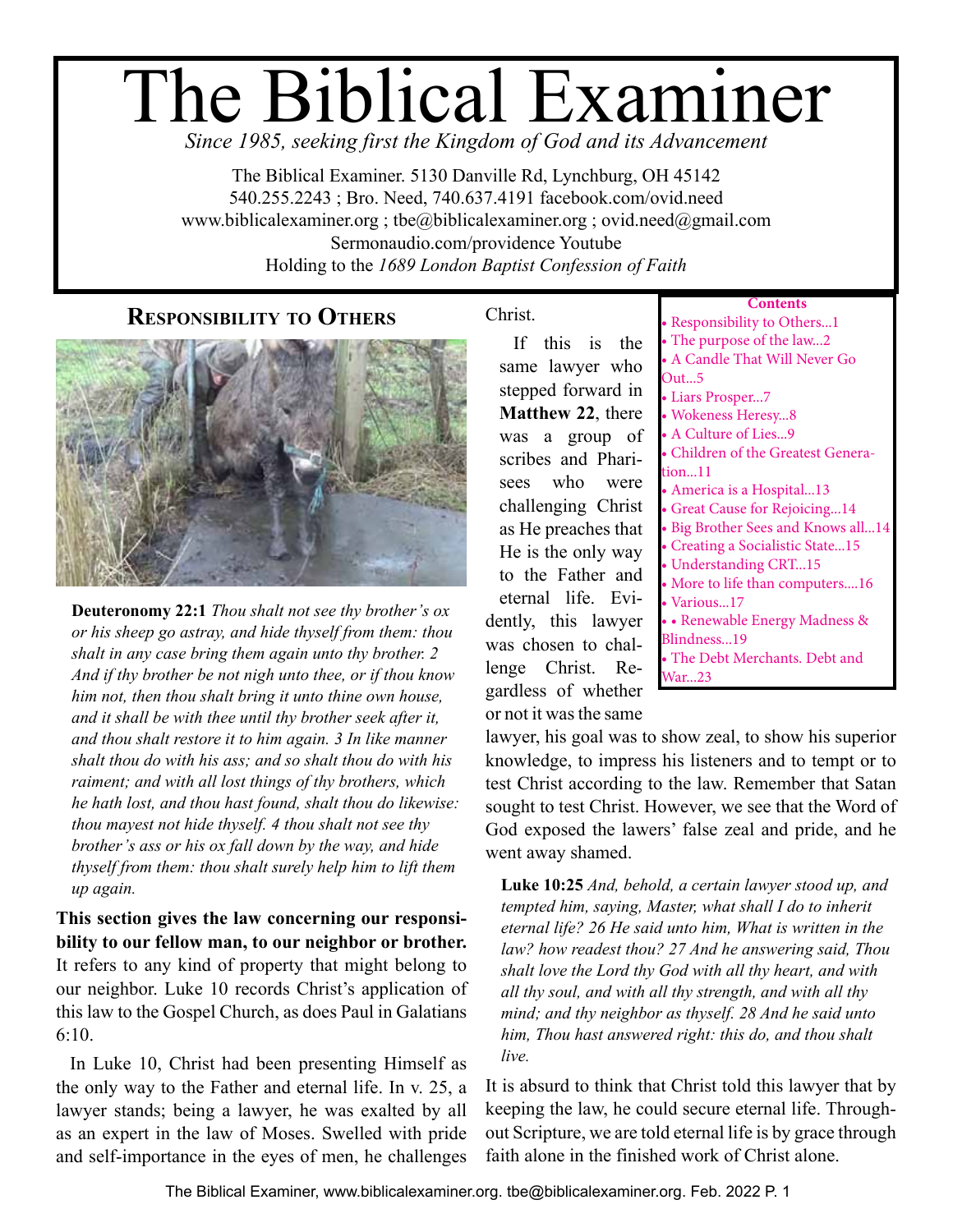#### **Twofold purpose of the law**

<span id="page-1-0"></span>**First**, the law makes sin exceedingly sinful, and show man his hopelessness without trust in Christ. **Second,** the law explains the means of sanctification; that is, it teaches us how to be *Holy even as he is holy.* The Spirit of Grace works in us to give us both the desire and the power to fulfill the requirements of the law.

*behold, a certain lawyer stood up*

#### **Observe**

**1) more than a few ministers** and teachers feel they are qualified teach and to question the Word of God because of their various education degrees. Their selfimportance and pride are obvious. Peter tells us that those who wrest the Word of God from its context of all the law and the prophets are to be avoided. They torture the words to make God say things He does not say. Moreover, their proud spirit will be in their speech.

#### *From such turn away.*

We attended a church about 30 minutes from us that called a young man straight out of seminary. The church is made up of homeschoolers, and their children knew more Bible than this man. (He admitted to me that he did not know if he had even read his Bible through one time.)

Many times, he would violate the context of his passages. I would confront him privately about the violation of the meaning of the passage. He was proud of his education, and he would flee to the

Greek or Hebrew. He would only say he had not studied it out, and he would get back with me. He never did, so we and two other families had to depart from him.

**2) we have all met men with a zeal** for the law of God, but their zeal evaporated when it came time to put it in action.

I know of a single "young man" who professes to love the Word of God, and professes a great amount of zeal for the Lord. However, when it was time to show some responsibility, he fled in the dark of night from a room a brother had provided for him.

#### **3) Beware of those who are overly zealous**.

Maybe like some of you, I grew up in the Dispensational, Arminian Fundamentalist movement, and did not get out of it until few years after the Lord moved us to my own church in 1982. The only pastors I knew



in Indiana were dispensational, antinomian, Arminian Fundamentalist Baptist who were fully committed to the rapture idea.

My daughter was on the volleyball team of the Christian school she attended. They were playing a Christian school in the next town to the east of Crawfordsville Indiana. The church was a typical antinomian Baptist church. Before the girls were allowed into the gym, they had to obey a list of rules, such as no trousers on the girls. I find it sad that though that Fundamental Baptist church which **professed to believe the Bible rejected**  *the law of the Lord,* **yet they strictly enforced a list of rules they made up. In other words, they replaced**  *the law of the Lord* **with the law of man.**

Their actions revealed that **their means of sanctification** was not *the law of the Lord,* but laws that were good in their eyes. They were a law unto themselves, and prided themselves in their laws.

#### V. *29 But he,* the lawyer, *willing to justify himself, said unto Jesus, And who is my neighbor?*

In other words, he heard the gospel of Christ, and knew what was required in order to inherit eternal life, but in his proud self-will and because of his unwillingness to believe the Gospel, he sought *to justify himself* to escape the responsibility of believing the Gospel. He certainly knew he was not being truthful with the Lord, so in or-

der to evade the issue, he said, *Who is my neighbour?*

Over the years, all of us have heard many justifications for rejecting the gospel of faith alone in Christ alone, including the one used by this lawyer in calling attention to his good works.

Christ answered this question from the law given in Deuteronomy 22:1-4, which we will consider shortly. Christ identified our neighbour as anyone, friend or enemy, whether we know him or not. It applies to anyone who has a problem, and applies to any kind of property.

**Luke 10:30** *And Jesus answering said, A certain man went down from Jerusalem to Jericho, and fell among thieves, which stripped him of his raiment, and wounded him, and departed, leaving him half dead. 31 And by chance there came down a certain priest that way: and when he saw him, he passed by on the other side. 32 And likewise a Levite, when he was at the place, came and*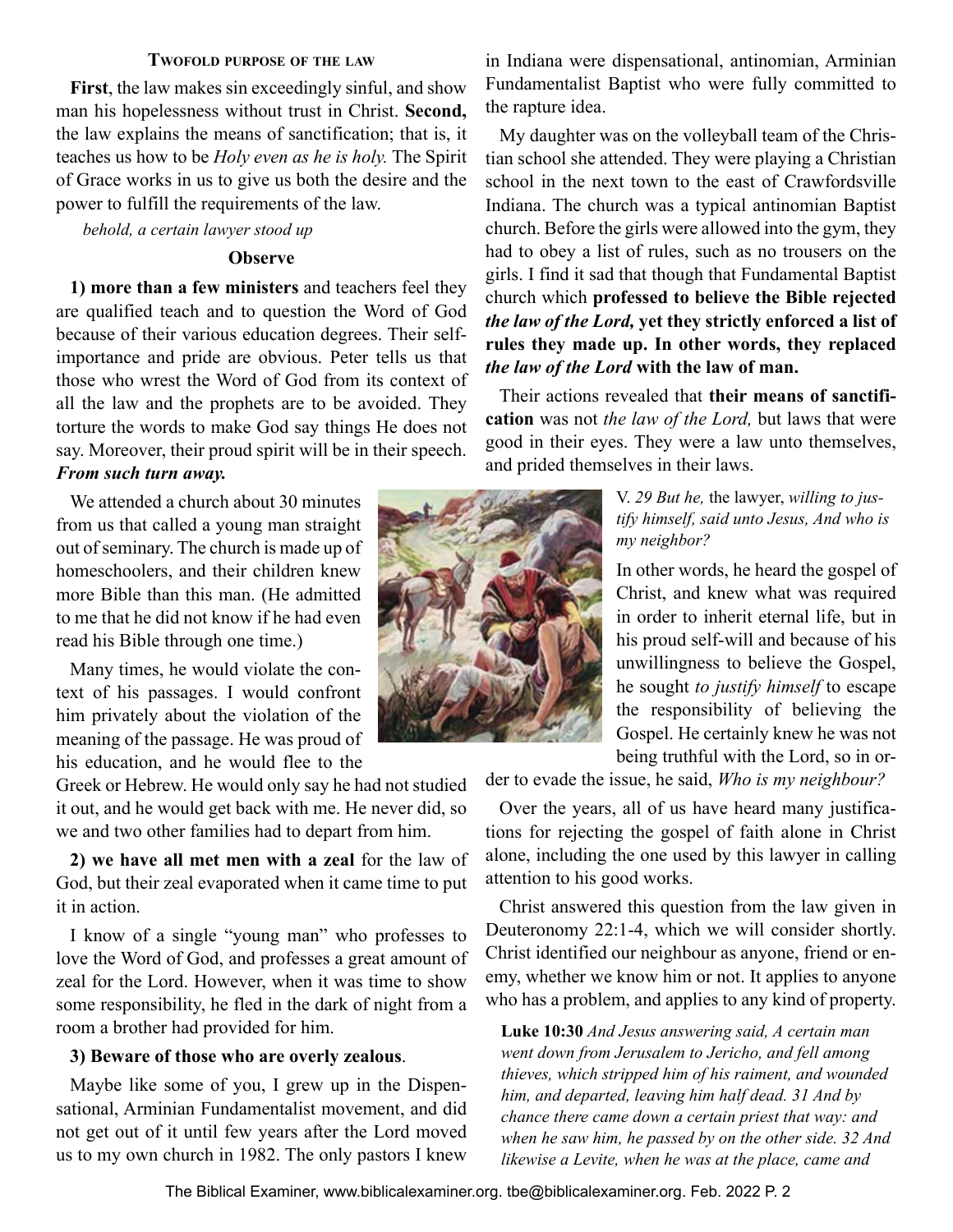*looked on him, and passed by on the other side. 33 But a certain Samaritan, as he journeyed, came where he was: and when he saw him, he had compassion on him, 34 And went to him, and bound up his wounds, pouring in oil and wine, and set him on his own beast, and brought him to an inn, and took care of him. 35And on the morrow when he departed, he took out two pence, and gave them to the host, and said unto him, Take care of him; and whatsoever thou spendest more, when I come again, I will repay thee. 36 Which now of these three, thinkest* 

*thou, was neighbor unto him that fell among the thieves? 37 And he said, He that shewed mercy on him. Then said Jesus unto him, Go, and do thou likewise.*

#### Quoting Albert Barnes:

..........

*Ver. 33. A certain Samaritan.* The Samaritans were the most inveterate foes of the Jews. They had no dealings with each other. It was this fact which rendered the conduct of this good man so striking, and which was thus set in strong contrast with the conduct of the priest and the Levite.

They would not help their own afflicted and wounded countryman. He, who could not be expected to aid a Jew, overcame all the usual hostility between the people; saw in the wounded man a neighbor, a brother, one who needed aid; and kindly denied himself to show kindness to the stranger.

Matthew 23 tells us that these Jews prided themselves in knowing and following every jot and tittle of the law, even in their tithing. (James 2:2 gives a good insight here.)

Christ's words to this lawyer could not have been more pointed and cutting. Christ struck right at the heart of this proud lawyer who was testing Christ. Yet Christ knowing his heart, told him that he would have ignored the law, and passed by and let a brother Jew die on the roadside.

**Hebrews 4:12** *For the word of God is quick, and powerful, and sharper than any twoedged sword, piercing even to the dividing asunder of soul and spirit, and of the joints and marrow, and is a discerner of the thoughts and intents of the heart.*

#### **Let us now look at our text**

**Deuteronomy 22:1** *Thou shalt not see thy brother's ox or his sheep go astray, and hide thyself from them:* 

*thou shalt in any case bring them again unto thy brother.*

As normal, God argues from the lesser to the greater. In 22:6, God argues for the importance of the family from a mother bird sitting on her nest in the wild.

In our text, God argues from an ox and an ass. The Old Testament law concerning the ox is used by Paul to show that the law teaches that the laborer is worthy of his hire.

> **This law is one easy to identify with**, for it illustrates with an animal of value. We live in a farming community. Our neighbor buys feeder calves, raises them across the road from us, butchers them and sells the meat. In a small way, his life and freedom are tied up in that beef. I read that in the west, cattle rustling has become an organized crime. Theft of those cattle is a threat to the owner's life and freedom. If he loses enough cattle, he will lose his business, and his freedom. He will need to go to work for someone else. (It goes without saying that the un-

godly State claims ownership of everything, even our bodies. They can and do shut down people they consider enemies of the state, confiscating everything and placing their victim in the poor house.)

A mile or so from our house in WV, we met a calf outside of his fence in the narrow, little traveled road. He was crying to get back in to his mother, but could not find the way. We stopped and put him back in, and told the owner when he got home that the fence had let the calf out. He set about to fix the fence.

According to the law here in our text, **it is theft if** we see our neighbor's property unprotected because it has been mislaid or in some other way lost or stolen. It is theft if we do nothing when we know we can do something to help him. Thus, ignoring the problem is identified as the sin of theft.

**Psalms 50:16** *But unto the wicked God saith, What hast thou to do to declare my statutes, or that thou shouldest take my covenant in thy mouth? 17 Seeing thou hatest instruction, and castest my words behind thee. 18 When thou sawest a thief, then thou consentedst with him, and hast been partaker with adulterers.* (See Romans 1:32)

The Biblical Examiner, www.biblicalexaminer.org. tbe@biblicalexaminer.org. Feb. 2022 P. 3 **Property and freedom are closely tied together.** The neighbor's life is tied up in his property. In this life,



Was the 1st person with tablet... downloading data from the cloud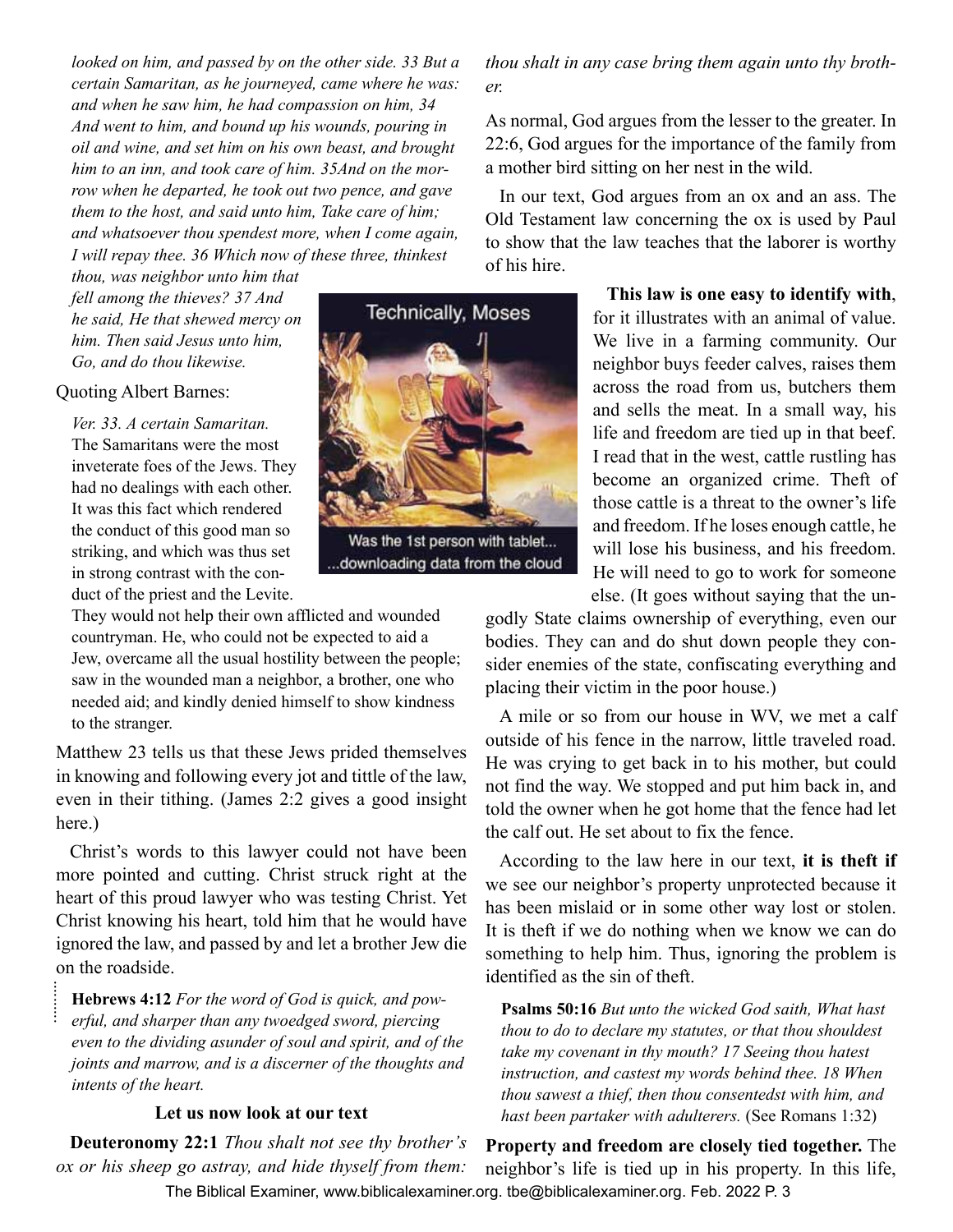property is closely tied to one's existence, to his calling and to his freedom. Any farmer will tell you that his existence and freedom is tied to his property. Steal his equipment, and he is out of business. This goes for any man who owns his business.

I was an associate pastor in Louisiana for over 7 years. The church had a Christian school. One morning the school principal was following a pickup truck, and a tool box full of very expensive *Snap-On* tools fell out of the truck, probably several thousands of dollars' worth. That man's life was tied up in those tools of his trade, and he certainly should have treated them according to their importance to his life.

Obviously, the school man stopped and picked them up. When he bragged to me about what he picked up, I told him he should tell the authorities or even run an ad in the paper for the owner of the tools. He refused, and said the man could turn the loss in on his insurance. Sure, the man should have taken better care of his tools of his livelihood and the fault was his, but his carelessness did not justify the professed Christian church staff member keeping them.

According to law, the school man stole the tools upon which the man depended for his livelihood.

**Leviticus 6:2** *If a soul sin, and commit a trespass against the LORD, and lie unto his neighbor in that which was delivered him to keep, or in fellowship, or in a thing taken away by violence, or hath deceived his neighbor; 3 Or have found that which was lost, and lieth concerning it, and sweareth falsely; in any of all these that a man doeth, sinning therein: 4 Then it shall be, because he hath sinned, and is guilty, that he shall restore that which he took violently away, or the thing which he hath deceitfully gotten, or that which was delivered him to keep, or the lost thing which he found, 5 Or all that about which he hath sworn falsely; he shall even restore it in the principal, and shall add the fifth part more thereto, and give it unto him to whom it appertaineth, in the day of his trespass offering.*

If we see our neighbor's property unprotected because it has been mislaid or in some other way lost or stolen and if we do nothing when we know something can be done to help, it is sin.

There are many Biblical laws respecting property because in this life property is closely tied to our existence, to our calling and to our freedom. Where would we be if we were suddenly stripped of all our property, particularly the tools of our trade? Life and property are

very closely linked.

**The law of Deuteronomy 22:1-4** is repeated by Paul in **Galatians 6:10** *As we have therefore opportunity, let us do good unto all men, especially unto them who are of the household of faith.*

Only God's law can define the *good* that is to be done *unto all men.*

**With the Good Samaritan,** Christ applied the law to real life. Remember the priest and Levite refused to take any responsibility for their injured Jewish brother. Christ's message was especially pointed to this lawyer, for Jews hated the Samaritans, and may have even wished they were removed from the land. The Word of God spoke so plainly to the situation, that the lawyer had to agree.

There was no love between the Jews and the Samaritans, yet the Samaritan was the one who realized his moral responsibility of loving his neighbor as himself, so he helped the injured Jew when those who prided themselves in their obedience to the law ignored the responsibility as required by the law.

**We all know the Golden Rule found in Mat 22:38- 40**. Christ said that all of the law and the prophets is contained in that rule. I remember in grade school that they passed out rulers with the Golden Rule printed on the back of them.

The law requires us to give assistance if possible, to a neighbor in need, distress or injury, particularly if he calls for help. A farmer down the road from us has cancer, and was unable to get his crops in. The neighbors got his crops in for him, which is common practice in farming communities.

**Here are some obvious points** from the law in Deuteronomy 22:1-4

**First, we must love our neighbor** which means we must do him no evil, and we must see that our enemies are included in just treatment. Justice is defined by Scripture alone.

**Second, not only must we do him no harm**, but we must not hide ourselves nor withhold our help when the need arises, and we have the opportunity.

Down the road from where our son lives in PA, an Amish barn burned, probably from spontaneous combustion of the hay that was stored. The Amish community gathered and it was amazing how quickly the barn was rebuilt.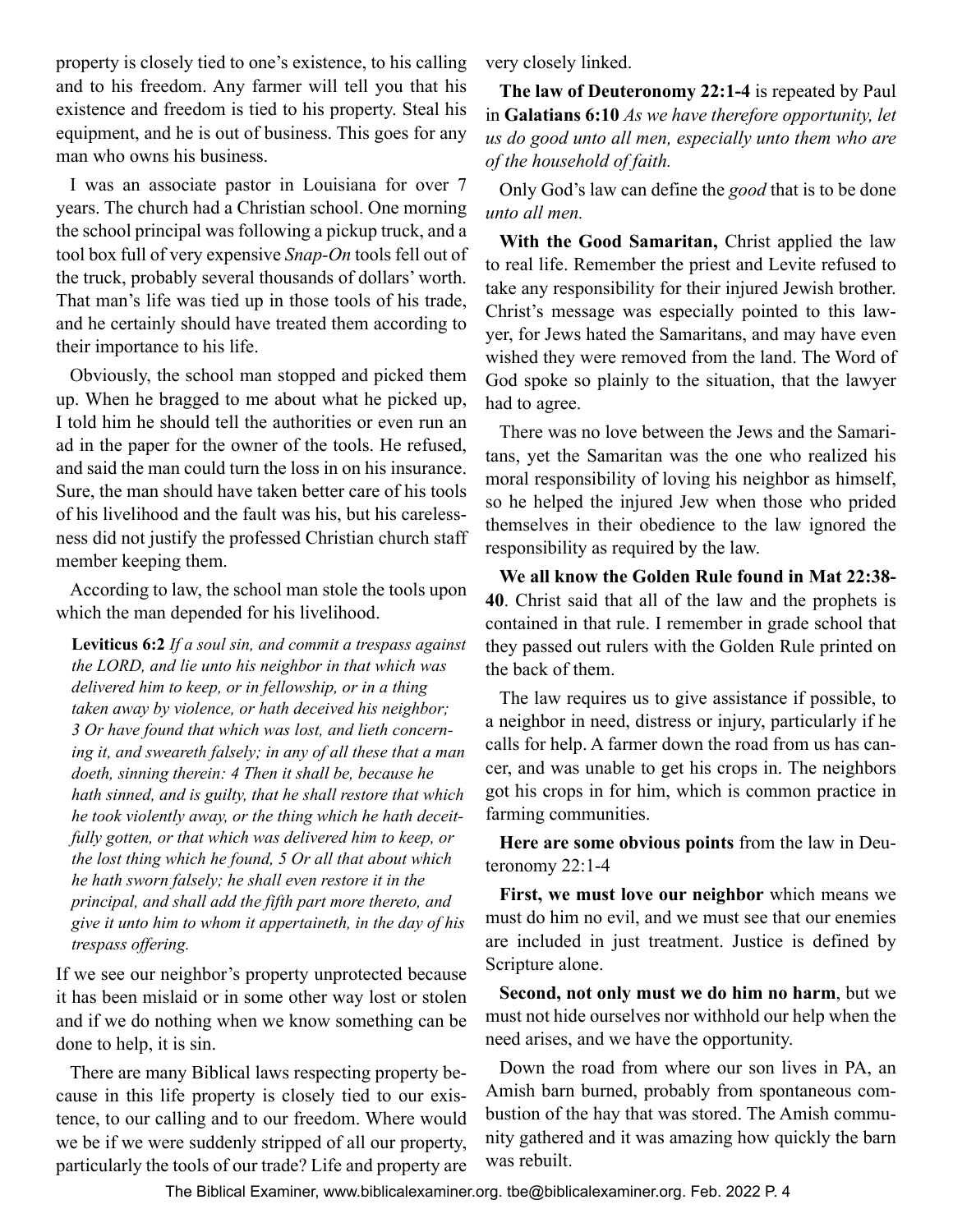<span id="page-4-0"></span>**Third, ownership does not cease** when one's property is lost or stolen.

The man who lost his tool box did not lose ownership of it, so the man who picked it up stole it from its owner. Bettie left a \$20 bill in the change return at Walmart. On our way to Columbus for a family reunion, she realized it was missing, so she called Walmart. Someone had found it and turned it in, and Bettie was able to claim it and pick it up when we got back. This shows us that there is still some Christian character left in society, especially in rural areas.

**Fourth, according to Paul's instruction** in Galatians 1:10, we cannot hide ourselves from responsibility to help those in need, particularly those of the *household of faith.*

**Fifth, our neighbor's property** should be as important to us as our own. It is theft if we see our neighbor's property unprotected because it has been mislaid or in some other way lost and we do nothing when we know we can do something to help him.

**Thus, ignoring the problem** when we are capable of doing something is theft.

**Finally, there was no penalty** attached to the laws found in vv. 1-4. The penalty comes from God in the form of anarchy and disorder such as we see today. "It is not my business or it does not affect me, so I will ignore the situation though I have the opportunity to help those in need." Christ soundly condemned that attitude in Luke 10.

There can be no return to the Constitution until there is repentance and return to the Common Law upon which not only our Constitution was built. Western Civilization is collapsing, as we have departed from God's law.

**Psalms 33:13** *Blessed is the nation whose God is the Lord,* or we can say Cursed are the nations whose God is not the Lord.

## **A Candle That Will Never Go Out**

Two men stood back to back at the stake. As a large crowd watched, a heavy chain was passed around their waists to hold them fast. A fagot was kindled. At the sight of the flame, the older of the two men gave utterance to the noblest and shortest sermon he ever gave in his long life of preaching. "Be of good comfort, Master Ridley, and play the man. We shall this day light such a candle by God's grace in England as I trust shall never be put out."

These lines have become among the most famous lines in English church history. The chain that bound



Latimer and Ridley together on that morning of October 16, 1555, has continued to bind them together in the common mind. Today, it is almost impossible to think of Latimer without also thinking of Ridley. But in these next two issues of the Mighty Men Herald, we will try to consider these men as individuals and appreciate more fully the steps by which they arrived to be chained together at the

martyr's stake.

The elder of the two men was Hugh Latimer. He was seventy years old when he was burned alive as a martyr of the Gospel. Latimer's life was already well spent, and "Old Father Latimer," as he was known, had in many ways already lit a candle in England that would never go out.

Hugh Latimer was born in 1485 in Leicestershire. He was the son of a yeoman farmer and was trained to work the land as a boy. Therefore, he always loved gardens and orchards, and even as Bishop of Worchester, he had a love for plants. He was also trained at an early age to use the longbow, and he became an expert archer.

When Latimer was 14 years old, his father sent him to Cambridge University. He excelled in the classics and in the scholastic doctors of the Medieval Church. As true of many schoolmen, Latimer continued his scholastic life after graduation, teaching at Clare Hall at Cambridge. In 1514, at the age of thirty, Hugh Latimer received his degree of Master of Arts. He gained many high academic honors and was also ordained a priest in the church of Rome.

In 1522, the new teachings of Luther began to make their way across the English Channel. Thomas Bilney, a student at Cambridge, smuggled a Greek New Testament into his study room and began to read the Word of God at its source. In opposition to Bilney and the other Reformers, Latimer became the spokesman for the Medieval Church in the debates that arose over the "New Learning." Latimer openly attacked Luther and Melanchthon and argued against learning the original languages and translating the Word of God into the common tongue.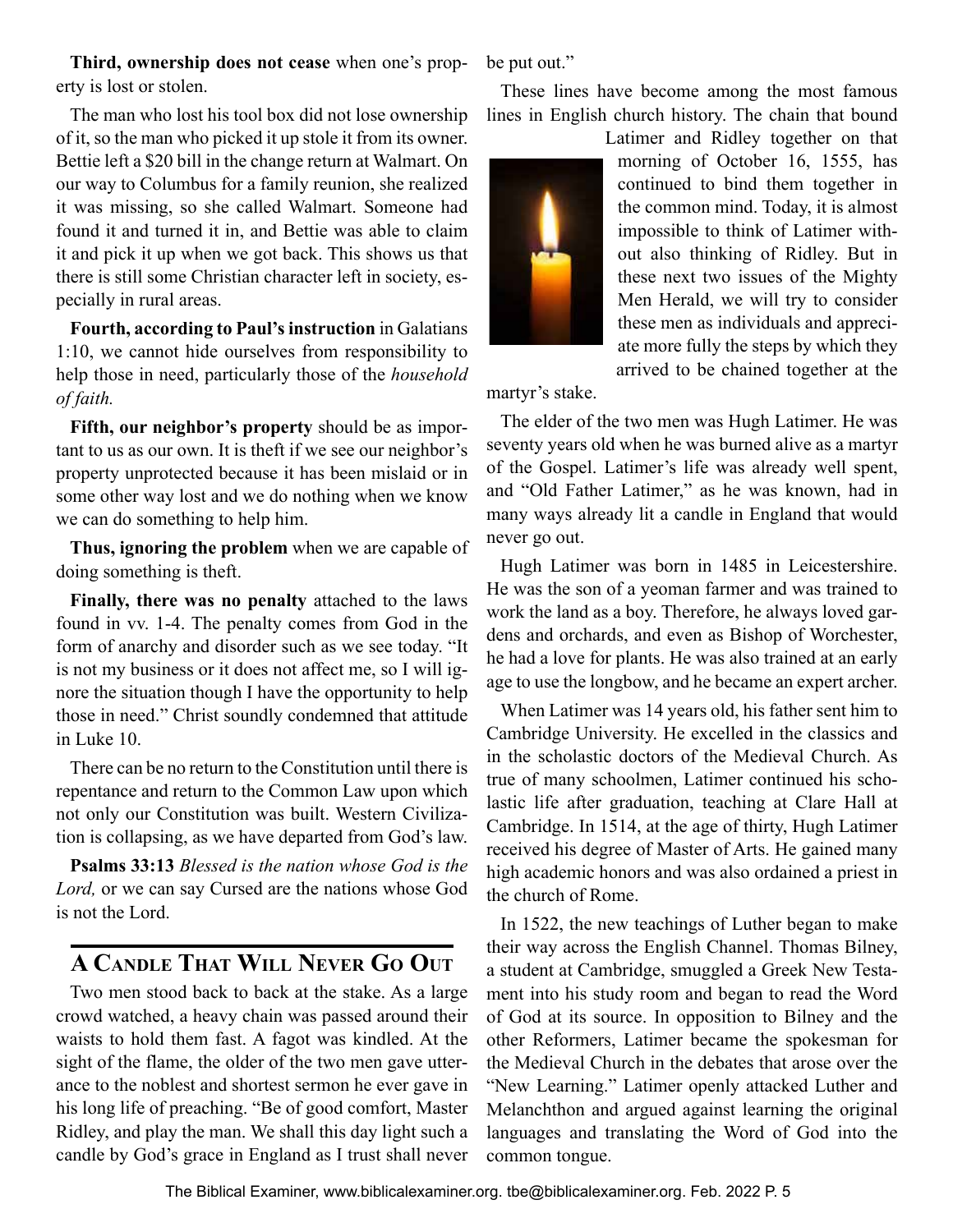One day, Thomas Bilney went to Latimer's study and asked the esteemed teacher if he would be willing to hear his confession. Latimer assumed that the young student would confess his heresies and return as a penitent to the bosom of Rome. But Bilney's "confession" turned out to be his confession of faith in Christ alone and how he had received pardon through the blood of Jesus. The heart of Latimer was pierced by the arrow of divine Truth.

D'Aubigne compares the conversion of Latimer to the conversion of Saul of Tarsus. The zealous persecutor now became the zealous preacher of the Gospel. All the learning, the zeal, and the eloquence that Latimer had used for the Pope he now used for Jesus Christ.

Latimer became a bold and zealous defender of truth. He astonished all of Cambridge when he spoke out openly against the Roman doctrine of purgatory. This sermon was followed up by an attack on the immaculacy of the Virgin Mary. Soon, he began to attack the veneration of relics and the images of the saints. During the Christmas season of 1529 he openly attacked the ceremonial trappings of Christmas, and called on all Christians to reject the man-made traditions and festivals of Rome. Latimer probably would have become a martyr much earlier had not the political turmoil over the marriage and divorce of King Henry VIII distracted the realm from doctrinal matters and brought about the downfall of Papal dominion in England.

By 1531, Latimer was recognized as one of the boldest and most eloquent preachers in the Reformed party. He became a close friend of Thomas Cranmer, who often warned Latimer to temper his zeal with caution.

Anne Boleyn, the young queen of England, was a firm Protestant and loved the simple preaching of the Bible. She had great respect for the bold preaching of Hugh Latimer and asked Henry VIII to make Latimer her chaplain at court. Latimer accepted this position and preached often before the king and queen. On one occasion, when Henry VIII had seized an abbey and used it to stable his horses, Latimer had the audacity to preach a sermon that kings should not multiply horses. He looked right at King Henry VIII and declared, "A prince ought not to prefer his horses above poor men." D'Aubigne recounts that there was dead silence in the room, and nobody dared even to look at the king. After the sermon, Latimer's friends warned him that he might be beheaded for the Tower. A few days later, the king

questioned Latimer about his sermon. Latimer bowed respectfully and said, "Would you have me preach nothing concerning a king in the king's sermon?" Henry VIII liked this boldness, and though he did not agree with Latimer's doctrine, he admired Latimer's courage and he never made a move to arrest him.

When Anne Boleyn fell out of favor, Latimer left London, but he was elevated by Henry VIII to become Bishop of Worchester, where he served for years as a pastor to his flock. During these years, the religious moods of England swayed with the changing wives of the King, but "Old Father Latimer" maintained a consistent loyalty to the simple Gospel he loved and preached.

In 1539, a storm of controversy erupted concerning the hated "Six Articles." These articles made it clear that Henry VIII, while he was separated from the Pope, was not about to embrace Reformed doctrine. The articles affirmed the Real Presence in the Eucharist, enforced the celibacy of priests and monks, granted the privilege of Papist clergy to hold private masses, and retained much of the doctrine of the Roman church.

When the "Six Articles Act" passed the House of Lords, Bishop Latimer renounced his bishopric and resigned his charge. Weaker men like Thomas Cranmer, though they opposed the Six Articles, did not openly oppose them and thus retained their positions. Latimer would not compromise, and he was soon arrested and imprisoned in the Tower of London. He remained there in the Tower eight long years.

In 1547, Henry VIII died and Edward VI was crowned King of England. This coronation was a great victory for the Reformed Party. Hugh Latimer was sixty-two years old at this time, and Edward VI promptly released "Old Father Latimer" from the Tower.

For the next five years, Latimer preached, taught, and wrote. These were years of triumph for the Reformers of England, but "Old Father Latimer" was very prophetic in his warnings that another violent religious storm was on the horizon. The old man would sometimes say, "Smithfield has often groaned for me." Smithfield was the place of public execution.

When Edward VI died in 1553, "Bloody Mary" Tudor came to the throne of England. Immediately, she sought to undo all that the good Edward had done. Stephen Gardiner, the queen's favorite bishop, a devout Romanist and Papist, brought charges against Latimer,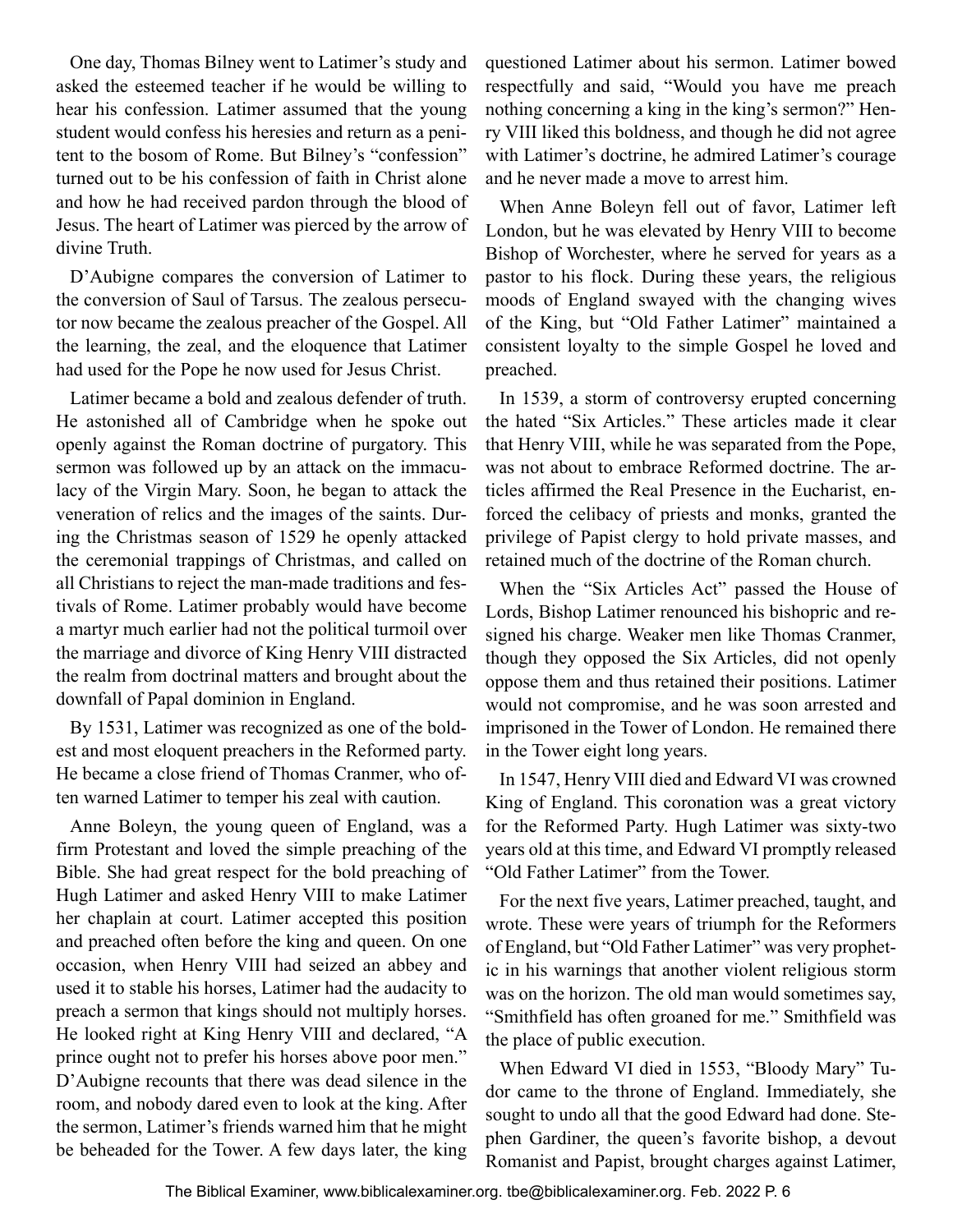<span id="page-6-0"></span>and the old man was summoned to Oxford to answer for his "heresies."

For many long months, he and other Reformed churchmen like Nicholas Ridley and Thomas Cranmer were summoned to disputation after disputation. Cranmer, always timid, recanted for a time and tried to blend in with the current system. But "Old Father Latimer" would not compromise. Latimer was so sick that he could sometimes hardly stand on his feet during these disputations. His memory was gone, and his sharp skills as an eloquent orator had faded with the years. But Latimer carried his New Testament with him, and did his best to answer all questions in the simple words of Scripture.

On the morning of October 16, 1555, the entire town of Oxford was in the streets. The younger Bishop Ridley appeared first and looked earnestly for Latimer. Finally the old man appeared and Ridley cried out, "Oh, be ye there?" "Yea," answered Latimer, "as fast as I can follow." The two men embraced each other fondly and knelt together by the stake. Onlookers tried to hear their words, but their words of sweet fellowship were lost to this world as they prepared for a better. After they were chained to the stake, the burning fagot was lit and applied to the pile. "Old Father Latimer" turned to Ridley to encourage his young friend, "Be of good comfort, Master Ridley, and play the man. We shall this day light such a candle by God's grace in England as I trust shall never be put out."

In a few short minutes, "Old Father Latimer" was in the presence of his Lord and Master. We shall see in the next issue how Master Ridley did indeed play the man in the harsher ordeal that awaited him.

—Drawn from Foxe's Book of Martyrs by John Foxe and reprinted by Hendrickson Publishers, Masters of the English Reformation by Marcus Loane and published by Banner of Truth, and The History of the Reformation by J. H. Merle D'Aubigne and reprinted by Sprinkle Publications

The Mighty Men Herald, John Huffman, cbcbelleville@gmail.com

## **Liars Prosper**

#### **BREAKING: Jordan Peterson resigns from full professorship position at U of Toronto**

Peterson says his white male students are likely going to be unable to find work in their fields despite being highly qualified.

Dr. Jordan Peterson has resigned from his tenured post at the University of Toronto. The reason for the resignation is that "the appalling ideology of diversity, inclusion is demolishing education and business." ...

His white male students are likely going to be unable to find work in their fields, despite being highly qualified which Peterson wrote is "partly because of Diversity, Inclusivity and Equity mandates." Peterson, who calls this "DIE" as opposed to the DEI that is commonly seen, said that these dictates, as well as the fact that he is an "academic persona non grata" make it difficult to try and educate students while knowing "their employment prospects to be minimal". ...

DIE initiatives, he writes, lead to students and researchers alike lying to get grants. "All my craven colleagues must craft DIE statements to obtain a research grant. They all lie (excepting the minority of true believers) and they teach their students to do the same. And they do it constantly, with various rationalizations and justifications, further corrupting what is already a stunningly corrupt enterprise," he writes.

He takes aim at Canadian academic regulations, gender ideology legislation, and the identitarian ethos as a whole. ...

He calls out colleagues who tolerate this, and anyone else who goes along with these "insane" dictates to get along. For Peterson's part, he'll have no more of it. https://thepostmillennial.com/breaking-jordan-peterson-resigns-fromfull-professorship-position-at-u-of-toronto?utm\_source=deployer&utm\_ medium=email&utm\_campaign=newsletter&utm\_term=553

#### J**UST IN: Justice Roberts Officially Blows Up NPR Mask Report With His Own Statement**

NPR took yet another hit from the Supreme Court on Wednesday when Chief Justice John Roberts confirmed that he never asked Justice Neil Gorsuch, "or any other justices," to wear masks on the bench. ...

https://www.dailywire.com/news/just-in-justice-roberts-officially-blows-up-npr-mask-report-with-his-own-statement?utm\_ source=thepostmillennial.com&utm\_medium=hotwire&utm\_ content=dailywire-rightrail-sidebar

#### **Observation**

In Revelation 22:15 we have a declaration from our Lord concerning those who were denied citizenship in the Kingdom of God. They are described in these classifications:

**Revelation 22:15** *For without are dogs, and sorcerers, and whoremongers, and murderers, and idolaters, and whosoever loveth and maketh a lie.*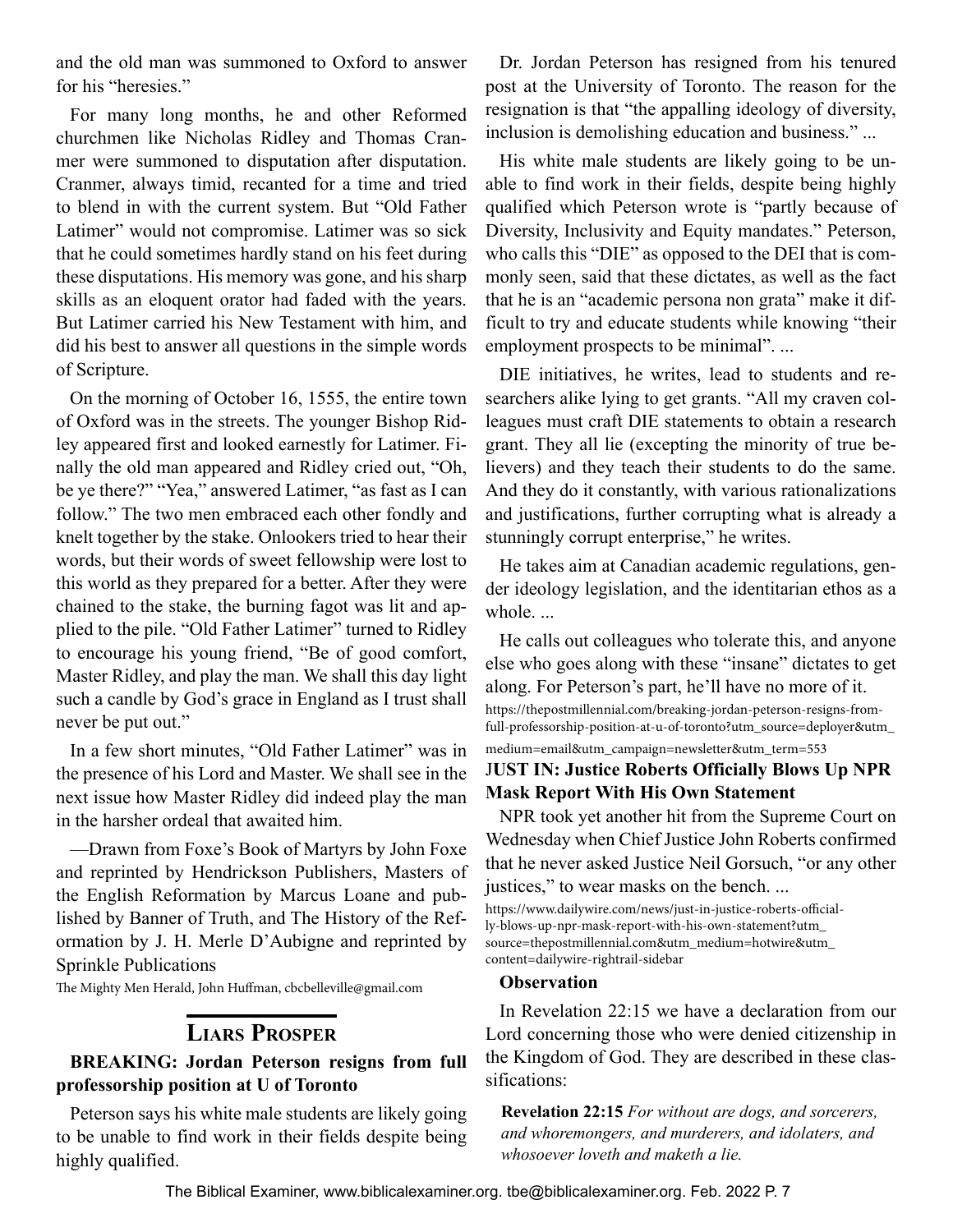<span id="page-7-0"></span>Liars lie because they love lies and the power they gain over others who do not know the truth, or who ignore the truth.

**1 John 2:3** *And hereby we do know that we know him, if we keep his commandments. 4 He that saith, I know him, and keepeth not his commandments, is a liar, and the truth is not in him. 5 But whoso keepeth his word, in him verily is the love of God perfected: hereby know we that we are in him.*

**1 John 5:18** *We know that whosoever is born of God sinneth not; but he that is begotten of God keepeth himself, and that wicked one toucheth him not.*

Breaking Point

## **Why Wokeness is <sup>a</sup> Christian Heresy**

In 416 BC, during the Peloponnesian War between Athens and Sparta, Athens decided to attack the neutral island

of Melos. When the Melians protested they had done Athens no wrong, the Athenians replied, "The strong do what they can; the weak suffer what they must." The Melians were starved into surrender, their men were killed, and their women and children were sold into slavery.

None of this was unusual in the ancient world. The strong, it was supposed, had every right to dominate the weak. Cruelty, rape, torture, and slaughter were ordinary means of enforcing power. Neither the gods nor the moral codes opposed dominations. Atheist historian Tom Holland, describes his feelings about the Greco-Roman world this way: "It was not just the extremes of callousness that unsettled me, but the complete lack of any sense that the poor or the weak might have the slightest intrinsic value."

So what changed? As Holland notes, the difference was Christianity.

Christians and Jews believed that all persons were made in the image of God. Thus, every person had intrinsic worth and dignity, no matter their race, ethnicity, gender, or strength. On this basis, oppression of the poor and weak was condemned. Neither might nor



wealth made right. Christianity further emphasized the spiritual and moral equality of all people. Not only do we all share the same humanity, but we all suffer from the same problem (sin) and are in need of the same solution (salvation through Jesus).

Because of these ideas, Christianity is the sole historical source of concepts now taken for granted: human dignity, human equality, and universal human rights. As not only Tom Holland but other prominent atheists such as Jürgen Habermas and Luc Ferry admit, these ideas are at the root of our modern concern for the poor and

oppressed.

And this is why it's accurate to call "wokeness" a Christian heresy.

 "Heresy" comes from the Greek verb hairein, which means to choose. The idea is, heresy is the result of choosing one thing that is true and then running with it until it distorts everything else. "Wokeness," a way of seeing the world built on critical theory, fastens onto the Christian idea that

oppression is evil, but makes it the sole significant fact about humanity and society, while rejecting so much else that Christianity teaches — original sin, forgiveness, and salvation.

It should not be difficult to see why various expressions of critical theory and "woke" rhetoric resonates with so many Christians. The appeal is rooted in legitimate biblical concerns about the poor, the marginalized, the oppressed, and the potential misuse of power. However, it fails on many other levels.

First, the anthropology of critical theory misunderstands who we are by assuming that the only relevant fact about us is where we fit within the various categories of oppression. We are the group we belong to, which serves a social role as either oppressor or oppressed. As such, this theory rejects any universals that unite humanity, including the image of God.

Second, the understanding of sin, or what's wrong with the human condition, is limited to oppression. In this view, oppressors are guilty and the oppressed are innocent. The universality of human guilt before God, that we all are broken and sinful, that we are all in need of forgiveness and redemption is replaced by a moral

**My dad used to say, "Figuers don't lie, but liars figure."**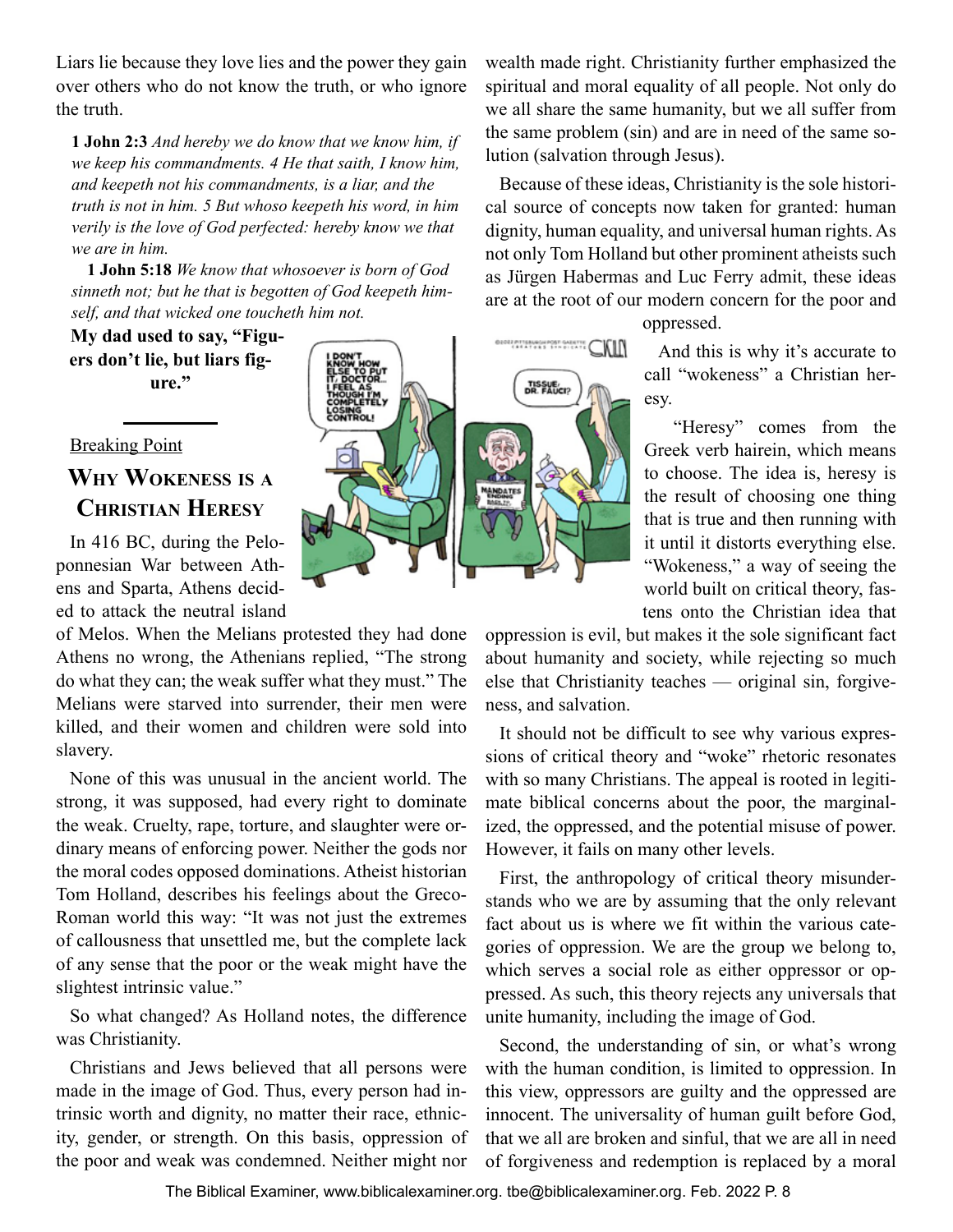<span id="page-8-0"></span>

reckoning that is dependent on which group we belong to. Human identity, human nature, and human problems are all flattened onto a single spectrum of oppression.

Given its failure to diagnose sin, it's not surprising that critical theories lack an adequate understanding of salvation. At best, a semblance of acceptance is offered to those who accept its worldview, but even then, the guilt of certain groups and the moral superiority of other groups is fixed and perpetual. This also means that forgiveness and reconciliation are effectively ruled out a priori. Even for the oppressed, there is no path for healing; no bearing one another's burdens; no easing the burden of pain by forgiving another.

In the end, wokeness is built on a worldview without salvation and offers an eschatology with no real hope. Though the proclaimed goal is to end oppression, it's what the late sociologist Philip Rieff called a "deathwork," dedicated to tearing down things but unable to build, or offer, anything better. Advocates of critical race theory, for example, argue that although race is a cultural construct, racism is an inevitable and irredeemable trait of certain groups and society. They cannot offer a vision of the world in which this sin is defeated or redeemed, much less one in which the guilty are forgiven and restored. The best that can be hoped for is to replace one set of powers with another.

Playing off of legitimate concerns about power and corruption, concerns first introduced to the world by a Christian vision of life and the world, critical theories push these ideas to the point of reframing the Gospel.

The real problems with race and injustice in America need to be addressed. However, any expression of critical theory fails even as an analytical tool for Christians because it is built on a flawed and contrary worldview.

https://breakpoint.org/why-wokeness-is-a-christian-heresy-2021-yearin-review/?utm\_content=192640178&utm\_medium=social&utm\_ source=facebook&hss\_channel=fbp-983273471714695

By H. Rondel Rumburg

"… and all liars, shall have their part in the lake which burneth with fire and brimstone: which is the second death." Rev. 21:8

There is an assigned destiny or "their part" which is assigned to liars. Jesus called this their "portion with the hypocrites: there shall be weeping and gnashing of teeth" (Matt. 24:51). There are a number of fellow travelers with "all liars" and these are "the fearful (or cowardly), and unbelieving, and the abominable, and murderers, and whoremongers, and sorcerers, and idolaters, and all liars, shall have their part in the lake which burneth with fire and brimstone: which is the second death" (Rev. 21:8). This gives a person some idea of what God thinks of those who lie.

One of the Lord God Almighty's demands for those living in His world is "Thou shalt not bear false witness" (Ex. 20:16). A culture of freedom cannot exist where lying or false witnessing is tolerated, rewarded, or practiced. A government that lies to its citizens is traitorous and ends up being governed by illegitimate rulers and rules. Business transactions become bogus, courts become a travesty to justice, nations are overthrown or become gulags, individuals are reduced to slavery or the objects of persecution, etc. without the truth. The eighth commandment protects a person's property and the ninth protects a person's name. Hell is full of liars for they are faithful followers of their father the devil and the works of their father they practice. Yes, their father was a liar from the beginning and abode not in truth, because there is no truth in him. The devil is the father of lies (John 8:44), and his servants are persevering practitioners of his craft of lying. His servants call evil good and good evil (our congress and senate and other government officials are poster children of this kind of lying propaganda).

One definition of lying described is a voluntary speaking of an untruth with an intent to deceive. Slander is another form of lying whereby a person commits what has been called "tongue murder." Perjury is a serious offense in Scripture (Lev. 19:12; Deut. 17:6-7; 19:16- 21), but it is becoming a way of life in America because of the culture of lies. Our freedom of speech rests on telling the truth as well as many other rights.

What does God say about such things? God delivered the answer to this through His prophet Isaiah:

## **A Culture of Lies**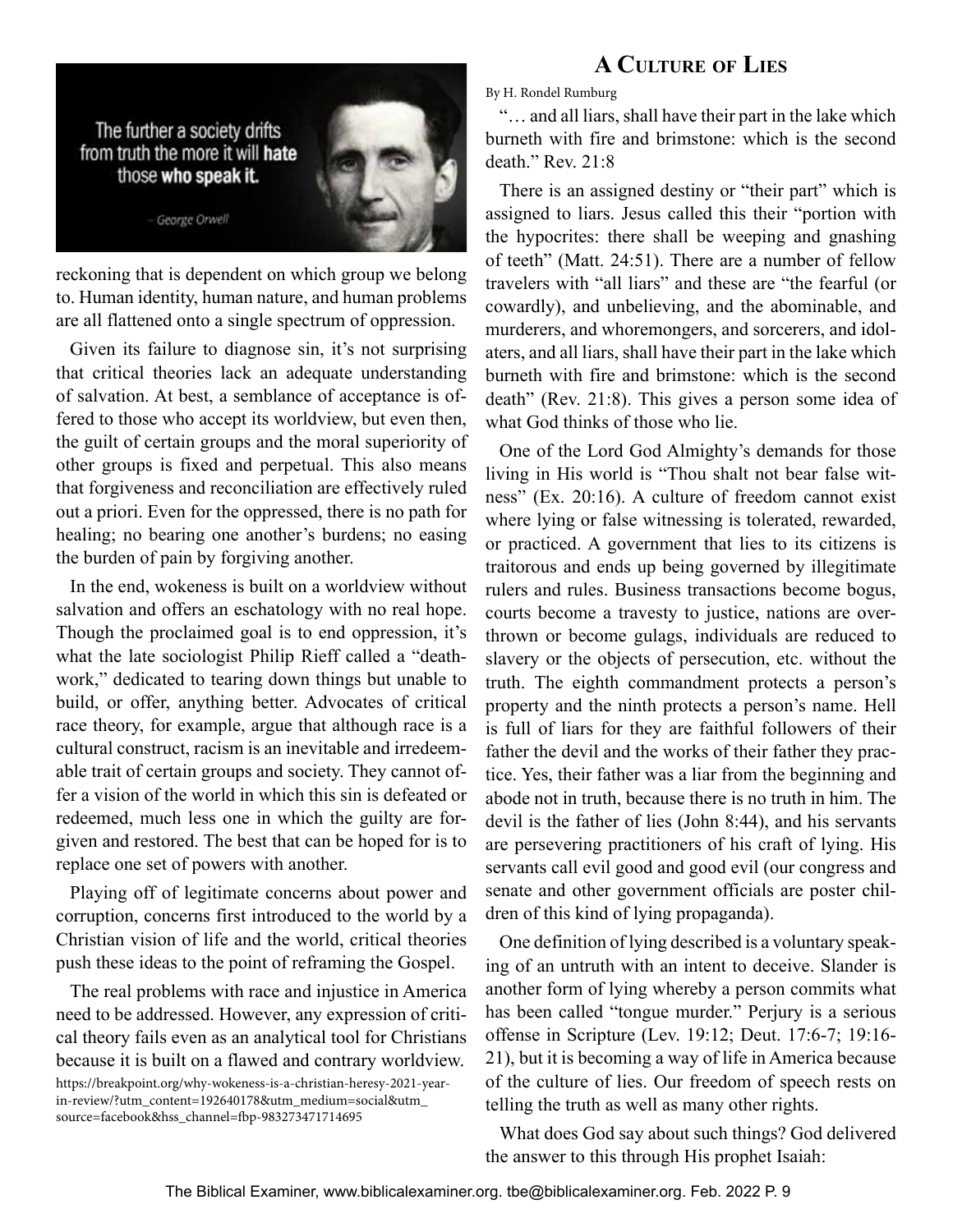Woe unto them that call evil good, and good evil; that put darkness for light, and light for darkness; that put bitter for sweet, and sweet for bitter! Woe unto them that are wise in their own eyes, and prudent in their own sight! ... Which justify the wicked for reward, and take away the righteousness of the righteous from him! Therefore as the fire devoureth the stubble, and the flame consumeth the chaff, so their root shall be as rottenness, and their blossom shall go up as dust: because they have cast away the law of the LORD of hosts, and despised the word of the Holy One of Israel. (Isa. 5:20-21, 23-24).

Our government has been busy from the beginning of the War of Northern Aggression in 1861; they have been busy misrepresenting the Declaration of Independence and the Constitution, perverting history, and rigging the system, and covering-up their tyranny; this misrepresentation provided a smokescreen for centralized government and the destruction of the Republic. There

was a wholesale misrepresentation of the Republic which was advantageously morphed into a democracy. Some think that a democratic coming together will solve human divisions; this faulty concept has proved itself inept repeatedly. No! only submission to God and His righteous Word will

be productive. The following quote gives an overview:

After the American Civil War, public school textbooks began emphasizing the virtues of "democracy." The process of democracy, not liberty under law, was presented as the process that made the American system work, the source of its greatness. At the same time, however, we have a great deal of historical and contemporary evidence that the democratic process has always been infected with, if not controlled by, blatant lies and fraud. The term "politician" early became synonymous with an opportunistic, self-serving fraud. Mark Twain once said, "… I can never think of Judas Iscariot without losing my temper. To my mind Judas Iscariot was nothing but a low, mean, premature, Congressman." Far from a refining process, our political system has been a method whereby men of the lowest character are elevated to positions of power. [Mark. R. Rushdoony, Arise & Build, January 2021].

J. A. Richardson in Defense of the South wrote of

Federal Gen. Sherman's confession of officially lying and his falsehood was copied into histories taught in schools. Richardson questioned:

Is it improper to ask, in this connection, if Sherman was false to truth, as he confesses, in regard to the destruction of Columbia [SC], may it not be that he was also wanting in fidelity to truth in other statements of his memoirs? What credence is the historian to give his utterances? To lie to an individual is a grave charge. How infinitely more serious is it to lie officially, thus placing the seal of a great government upon falsehood; and hence lying to all the millions yet unborn! An official falsehood is caught upon the wings of the wind and swiftly borne over land and sea to all parts of the world. Truth is slow of foot, but sure of her ground and final triumph. As the days unfold the dark deeds of Northern invasion, the South looms higher and brighter in the sky of right and patriotism. [682, also read Richardson's entire Chapter

40]

Societies begin or end by the predominance of witnesses and they are destroyed by false witnesses. When the focus is on depraved humanity instead of the Man, Christ Jesus, then the false witnesses will ascend to the throne of the body politic. This world was created for God's glory, and when men are centered on

themselves, their fallen nature rejects Christ the Truth, and they follow their father the devil, the father of lies. If the truth makes you free (John 8:32) then lies will bring you into bondage. Honesty of speech equals no justice for wrongs! When perjury is in ascension then injustice is the norm. Contempt for truth is contempt for Christ.

Those who receive not the love of the truth to be saved are given over by God to strong delusion that they should believe a lie, that they might be damned who believe not the truth but are pleasured by unrighteousness (2 Thess. 2:10-12). Yes, God gives them over to a reprobate mind (Rom. 1:28-32). This is evident in Jeremiah's words from God to Israel which are equally applicable to this nation, "This is a nation that obeys not the voice of the LORD their God, nor receives correction: truth is perished, and is cut off from their mouth" (Jer. 7:28); Jeremiah also said of the assembly

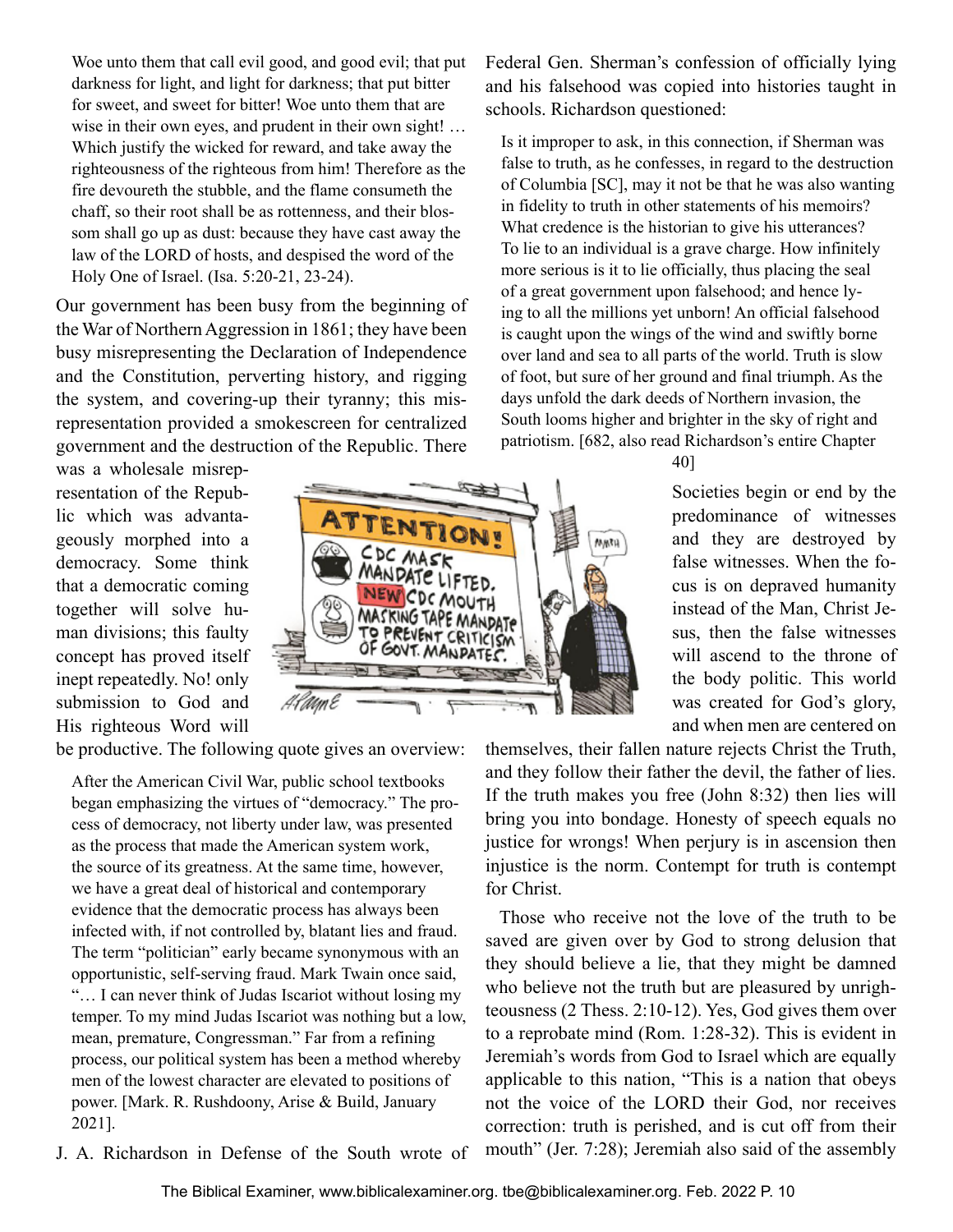<span id="page-10-0"></span>of treacherous men that "bend their tongues like their bow for lies: but they are not valiant for the truth upon the earth; for they proceed from evil to evil, and they know not me, saith the LORD" (9:3).

"No lie is of the truth" (1 John 2:21). "Truthfulness in us is derived from, and is patterned after, 'the truth,' and 'no lie is of the truth' (1 John 2:21). It is because untruth is the contradiction of the nature of God that it is wrong. Truth and untruth are antithetical because God is truth. And this is the reason why truthfulness and untruth do not cohere." [John Murray, Principles of Conduct, 148]

We began considering the divine end of the culture of lies being the lake of fire. The new heaven and new earth shall not have anything to enter that defiles or works abomination or makes a lie (Rev. 21:27) and there will be no practice of lying there (22:15) for Jesus has sent his angel to testify unto you these things (22:16).

#### **CHILDREN OF THE GREATEST GENERATION**

The following was sent to me. It is a short history lesson. [*Text*] are my comments.

Don't know that this is the greatest generation --but-it is my generation! I was born in the early 1920's.

• Born in the 1930s and early 40s, we exist as a very special. [*I was born in 1941*]

• We are the smallest number of children born since the early 1900s. We are the "last ones."

• We are the last generation, climbing out of the depression, who can remember the winds of war and the impact of a world at war which rattled the structure of our daily lives for years.

• We are the last to remember ration books for everything from gas to sugar to shoes to stoves.

• We saved tin foil and poured fat into tin cans. [*I easily remember mom saving tin foil and bacon grease in tin cans. Bettie remembers her mother doing the same. We still save large pieces of "tin foil." However, it is no longer "tin," but aluminum foil—cheaper and gave the aluminum factories a market.*]

• We saw cars up on blocks because tires weren't available.

• We can remember milk being delivered to our house early in the morning and placed in the milk box on the porch. [*We had such a box, and Borden Dairy delivered our milk in glass bottles.*]

• We are the last to see the gold stars in the front windows of our grieving neighbors whose sons died in the War.

• We saw the 'boys' home from the war, build their little houses.

• We are the last generation who spent childhood without television; instead, we imagined what we heard on the radio. [*I clearly remember like it was yesterday sitting at the breakfast table with my brother listening to a children's radio show, "Happy Hank." www.oldtimeradiodownloads.com has original transcriptions of Happy Hank's radio show (1945-48). It was sponsored by Cocoa Wheats. Hank introduced several songs that have been popular over the years*.]

• As we all like to brag, with no TV, we spent our childhood "playing outside." [*The first TV made it to our very small community in maybe 1946, or 47. Of course, all of us kids had to go see it.*]

• We did play outside, and we did play on our own. [*I clearly remember that with other kids in community, we went truly "skinny dipping" in a small river. The mud made a wonderful water, or rather mud slide. First, second and third were in one classroom, and there were no discipline problems.*]

• There was no little league. [*I do not know how we survived. No one had heard of soccer.*]

• There was no city playground for kids.

• The lack of television in our early years meant, for most of us, that we had little real understanding of what the world was like.

• On Saturday afternoons, the movies, gave us newsreels of the war sandwiched in between westerns and cartoons. [*At the very center of our small community was a public square that had a two story building in the center. On Saturday nights, they would show free movies on the white wall. Everyone went.*]

• Telephones were one to a house, often shared (party lines) and hung on the wall. [*We knew a call was for us by the number of rings. The switchboard was commonly in a room set aside in someone's home. The operator had to get out of bed to put through a night time call.*]

• Computers were called calculators, they only added and were hand cranked; typewriters were driven by pounding fingers, throwing the carriage, and changing the ribbon. [*"Typing" classes were available in the schools, but I saw no need to take those "sissy" classes.*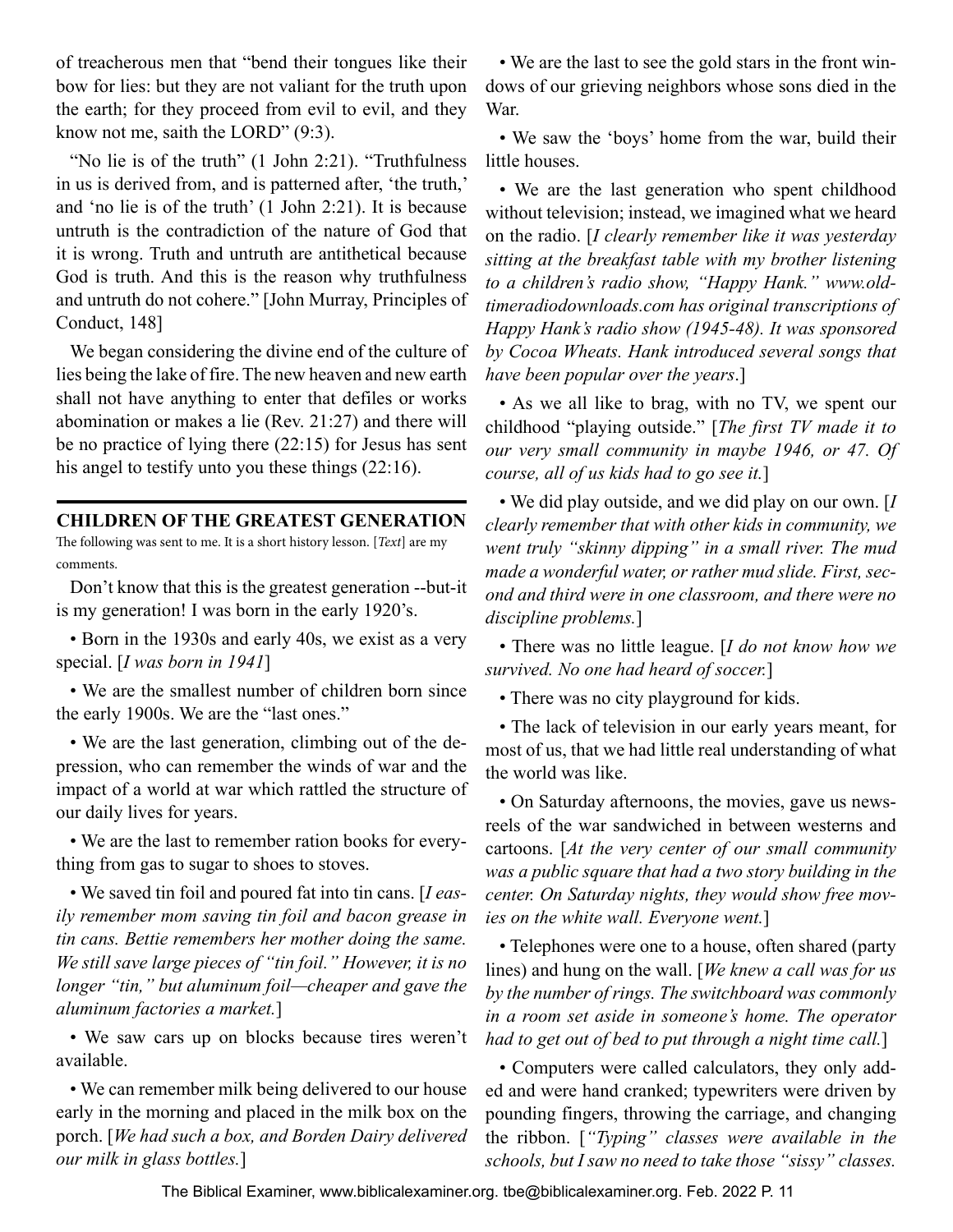*They did not fit into MY plans for the future. At about 55 years old, I put a 5-inch genuine floppy disk in a very early PC DOS computer, and I taught myself to type. I taught a DOS class at about that time at a local computer store.*]

• The internet and GOOGLE were words that did not exist.

• Newspapers and magazines were written for adults and the news was broadcast on our table radio in the evening by Gabriel Heatter.

• We are the last group who had to find out for ourselves.

• As we grew up, the country was exploding with growth.

• The G.I. Bill gave returning veterans the means to get an education and spurred colleges to grow.

• VA loans fanned a housing boom. [*From what I understand, two ex-GIs saw what was coming, and started a building supply business, Lowes. Hence, the ease to get a veterans' discount.*]

• Pent up demand coupled with new installment payment plans put factories to work. [*That easy credit was the start of the financial crisis we now face which must end in the total collapse of not only the US economy, but to the world's economy. China is taking full advantage of the turmoil, and those who love money more than life and "freedom" are selling the US to China.*]

• New highways would bring jobs and mobility. [*Many of us can remember the time when Eisenhour started the interstate system.*]

• The veterans joined civic clubs and became active in politics.

• The radio network expanded from 3 stations to thousands of stations

• Our parents were suddenly free from the confines of the depression and the war, and they threw themselves into exploring opportunities they had never imagined.

• We weren't neglected, but we weren't today's allconsuming family focus.

• They were glad we played by ourselves until the

street lights came on. They were busy discovering the post war world. [*And after the street lights came on in one of the places where we lived, I remember a local girl on our block a few years older tried to kiss me. I hugged a lamp post so she could not. I was maybe 11 at the time, but I since learned better.*]

> • We entered a world of overflowing plenty and opportunity; a world where we were welcomed. We enjoyed a luxury; we felt secure in our future. [*I found the trades were very lucrative in the 60s; I wasted my money on Muscle Cars.*]

> • Depression poverty was deep rooted. [*Rooted in my parents, and their frugal life style stuck with me, as it did with my wife, Bettie. My dad's fear of*

*debt was drilled into my head, for he was caught in that trap*.]

• Polio was still a crippler. [*My very early minor experience with polio is causing great problems 79 years later. The military noticed my short leg due to polio, but they kept me on active duty. The scoliosis is now getting out of hand, and could soon disable me enough to where we can on longer live alone. My next step may be a spinal cord stimulator to help control the pain.*]

*•* The Korean War was a dark presage in the early 50s and by mid-decade school children were ducking under desks for Air-Raid training. [*I missed Korea, but vividly remember the "Cold War."*]

• Russia built the Iron Curtain and China became Red China. [*At the Yalta Conference of February 1945, Roosevelt gave a large portion of the world to Stalin who in turn killed tens of thousands of people in his own land. The Bolshevik Revolution turned Russia from a "Christian" nation into a Jewish communist nation, where the war against Christians continues. https://www.biblicalexaminer.org/J\_ProtocolsOfZion.html*]

• Eisenhower sent the first 'advisers' to Vietnam. [*We had one of those first advisers in our church in Indiana. He went into the Army as a private and came out as a Colonel, and as an expert in gunsmithing that he leaned from a German gunsmith*.]

• Castro set up camp in Cuba and Khrushchev came to power. [*I spent an 8-month tour of duty in Cuba just after the "Missile Crisis."*]

The Biblical Examiner, www.biblicalexaminer.org. tbe@biblicalexaminer.org. Feb. 2022 P. 12 • We are the last generation to experience an interlude

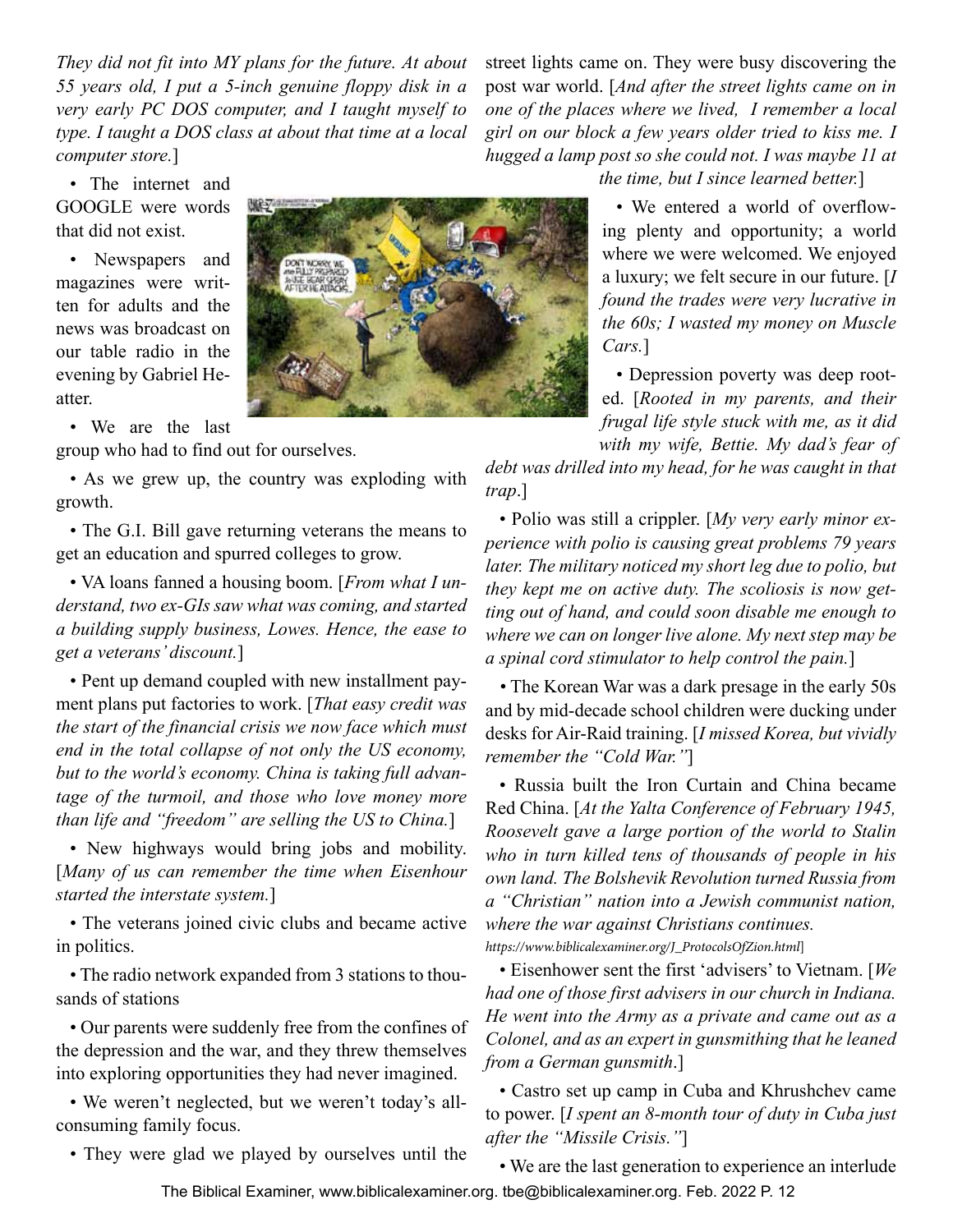<span id="page-12-0"></span>when there were no threats to our homeland.

• We came of age in the 40s and 50s. The war was over and the cold war, terrorism, global warming, and perpetual economic insecurity had yet to haunt life with unease. [*Bush's "War on Terrorism" was meant as an endless war to keep the population accustomed to endless useless wars that only consume vast amounts of money and innocent lives. Who can doubt the fingers of the "Military-Industrial Complex" in the useless wars?*]

• Only our generation can remember both a time of great war, [fought with the intent to win] and a time when our world was secure and full of bright promise and plenty. We have lived through both.

• We grew up at the best possible time, a time when the world was getting better, not worse.

• We are the Silent Generation, "The Last Ones." More than 99 % of us are either retired or deceased, and we feel privileged to have "lived in the best of times"! [*The 60s and 70s were the best of times, and will not return. Money became the god of that age, and it has been downhill since as men serve that god with more and more vigor. That god must fail.*]

Disquieting to say the least

**America is <sup>a</sup> Hospital**

If you want to know why Americans no longer possess the strength and will and character they once had, think about this:

#### **America is a giant hospital**

I've explained that the explosive growth of modern medicine stems, in large part, from a century of Rockefeller medicine:

Thousands of SO-CALLED diseases, each one SUP-POSEDLY the result of a germ. Each germ must be killed (by a drug) or prevented (by a vaccine). ...

The US Census Bureau reports [2]: "There were 22 million workers in the health care industry, one of the largest and fastest-growing sectors in the United States that accounts for 14% of all U.S. workers, according to the Census Bureau's 2019 American Community Survey (ACS)." ...



Roughly 1 out of every 7 workers in the US is employed in the health care industry. ...

I made a list of some of the health-related jobs that were NOT included in the 22 million Census number. Here is what I came up with: ...

You can add ALL those people to the 22 million who work in health care industry. It'll be a big number.

Here's another blockbuster. According to Business Insider [3] [3b], healthcare-related institutions are the largest employers in 23 states (hospital systems (12) plus university systems  $(11) = 23$ ). I'm including university systems that obviously have huge medical research departments, facilities, and budgets.

My best estimate of the number of drug prescriptions filled in the US every year is 4.2 billion (statista.com) [4]. That's roughly 13 prescriptions per person per year, for the population of 330 million

In a real sense, "COVID" is viewed and experienced as an acquired infection which has spread INSIDE the hospital called America. ...

What's a person going to do? He's going to follow orders. He's been a chronic patient in long-term care since he was in the womb.

Or: "Sure, sure, I understand. By signing these papers, I remove all liability from you folks and I take full responsibility if I fall down and crack my head or croak for any reason, from here on out. Fine. Cancel my JELL-O and potato chips lunch order. I'm checking out of this joint."

https://blog.nomorefakenews.com/2022/01/17/america-is-a-hospital/

#### **Comments**

**Our first comment must be this question:** "If such a large percentage of the population is not producing wealth, but consuming wealth, from where is the money coming?" It is coming from the federal government, for the states cannot produce paper money as can the federal government. Remember, as has been documented

> many times, the hospitals are being paid astounding amounts of money as a result of this current flu season, *e.g.,* Covid.

> **Our second comment** is that it seems that everywhere we turn, we hear of a new and unheard disease or illness being promoted, and a new pill introduced to treat symptoms,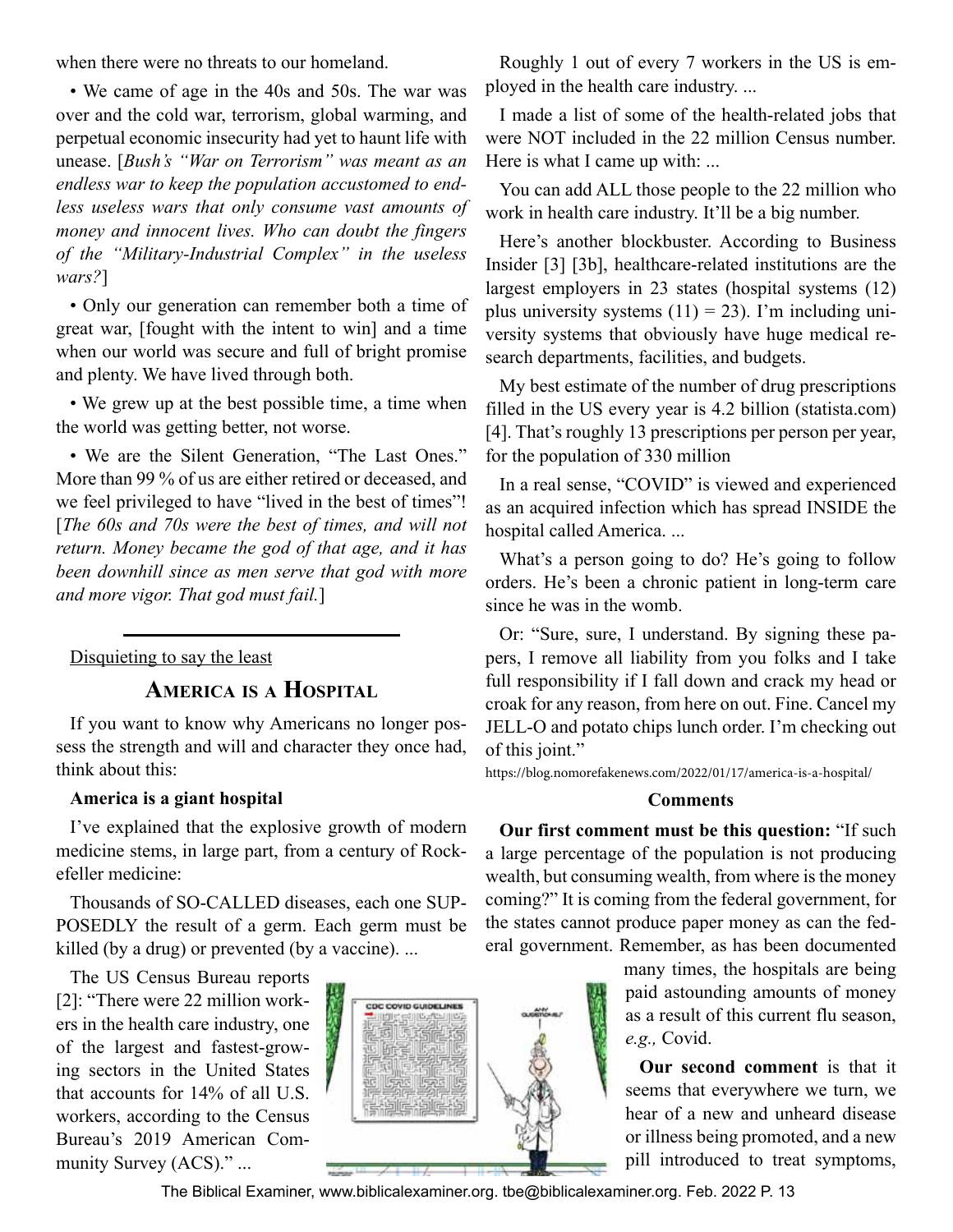<span id="page-13-0"></span>*e.g.,* a catchy phrase from not long ago, "The Purple Pill." "Check with your doctor," and I am sure many did and do. The power of suggestion is a powerful marketing tool. The suggested symptoms are so loosely defined that just about everyone has more than one symptom. Suggested symptoms are particularly powerful in a faithless population that depends on science for their well-being. ("In science there is hope." Anthony Fauci's claims to be and is promoted to be medical science incarnate in the flesh. Look around, and it is amazing to see the many *fearful, and unbelieving* people [sheeple] are following the false god *of science falsely so called.* They follow Fauci's very unproven and unscientific lies in the most unusual places, *e.g.,* masks in the park, in their private cars, &c.)

**Our third comment is that Rockefeller** medicine has almost cornered the health care system. Health care and welfare were clearly Christian religious functions to be proved by the Christian community. Many hospitals still retain a Christian name that reflects their Christian foundation. We use Mercy Health Hospital. The name still reflects its Catholic foundation. The turning point was probably WWI when the Rockerfellers started absorbing America's health care system from the Christian religious community. It seems that that community willingly gave it over to the secular for-profit community. (*The love of money is the root of all evil.*)

Many of us must thank the Lord for the advances in medical care He has provided through the proper use of science, such as joint replacements, lifesaving procedures with the heart, and more advanced care than we can mention.

**Our fourth comment is that the choice** is ours of whether we will inherit the blessings or curses of God, Deuteronomy 28:

*1 And it shall come to pass, if thou shalt hearken diligently unto the voice of the LORD thy God, to observe and to do all his commandments which I command thee this day, that the LORD thy God will set thee on high above all nations of the earth: 2 And all these blessings shall come on thee, and overtake thee, if thou shalt hearken unto the voice of the LORD thy God. ... 45 Moreover all these curses shall come upon thee, and shall pursue thee, and overtake thee, till thou be destroyed; because thou hearkenedst not unto the voice of the LORD thy God, to keep his commandments and his statutes which he commanded thee:* ...

*blessings* nor the *curses* can be avoided.

Only a *double minded man* can say that he believes Psalms 19 and the workings of *the law of the Lord,* yet deny *the law of the Lord* as it is applied in Deuteronomy 28, 29.

Admittedly, inconsistency is part of the curse, and everyone is its victim in one area or another, particularly when it concerns preconceived notions, or "This is what seems right to me."

#### Pandemic Blessings

## **Cause for Rejoicing**

Note that the wicked are self-consuming. Their misuse of power is leading to their own destruction.

#### **Report: Fewer students enrolling in college**

American colleges are short roughly 938,000 students compared with fall 2019, according to a National Student Clearinghouse Research Center (NSCRC) report released Thursday. Total undergraduate enrollment in fall 2021 declined by just over 3 percent compared with the year before, and the nation's 2021 freshman class was 9.2 percent smaller compared with fall 2019, according to the NSCRC. The dip represents the largest two-year decrease for higher education in 50 years.

What changed? Students with spotty internet have had trouble accessing online learning, making learning difficult during the pandemic. Hands-on trade programs at two-year colleges were difficult to translate into online learning, and some students entered the workforce instead. Some experts say the job market is siphoning students away from education, as well. Would-be students are able to work for higher wages with less education because workers are in short supply. NSCRC Executive Director Doug Shapiro says students are questioning the value of college, and the Educational Credit Management Corporation found that interest in a four-year degree fell by 28 percent since May 2020 https://wng.org/sift/report-fewer-students-enrolling-in-college-1642110695

## **Big Brother Sees and Knows all**

#### **Man on the street**

Investigators in Italy searching for a mob boss got an unusual assist from Google Maps. Police in Italy spotted a wanted Italian mobster on a Google Street View

Whether we believe the law of God or not, neither the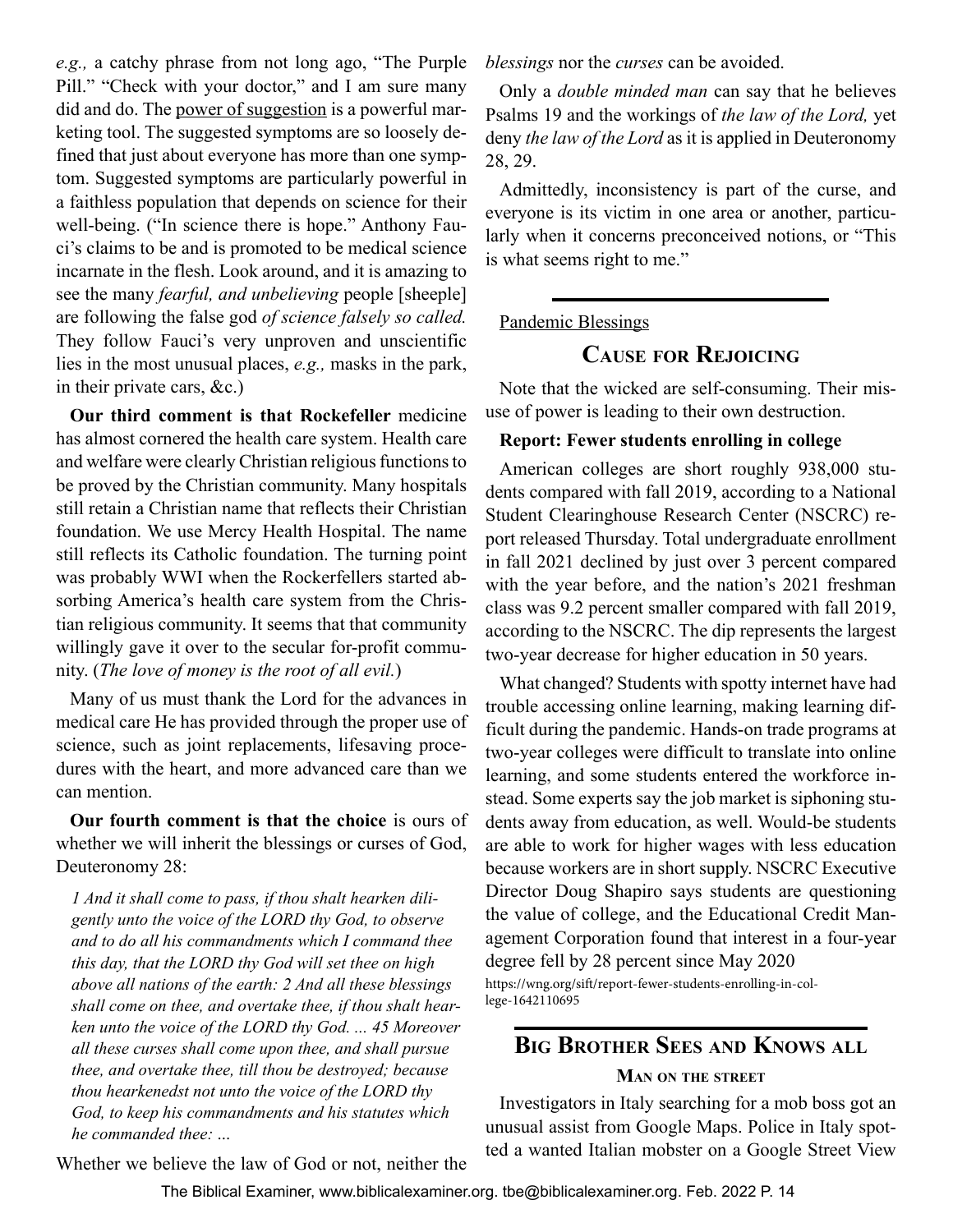<span id="page-14-0"></span>image of a street in Galapagar, Spain, leading to the man's arrest on Dec. 17. Gioacchino Gammino escaped from an Italian prison in 2002 and remained at large until police in Italy received a tip that someone looking like Gammino appeared in an image on Street View, Google's project to photograph driving routes across the world. The tip led to an investigation that ultimately led to Gammino's recapture, which was finally reported in January. (World Magazine, 2/12/22)

## **Creating a Socialistic State**

There are 8 levels of control; read the following recipe:

1) Healthcare - Control healthcare and you control the people.

2) Poverty - Increase the poverty level as high as possible, poor people are easier to control and will not fight back if you are providing everything for them.

3) Debt - Increase the debt to an unsustainable level. That way you are able to increase taxes, and this will produce more poverty.

4) Gun Control - Remove the ability to defend themselves from the Government That way you are able to create a police state.

5) Welfare - Take control of every aspect (food, housing, income) of their lives because that will make them fully dependent on the government.

6) Education - Take control of what people read and listen to and take control of what children learn in school.

7) Religion - Remove the belief in God from the Government and schools because the people need to believe in ONLY the government knowing what is best for the people.

8) Class Warfare - Divide the people into the wealthy and the poor. Eliminate the middle class This will cause

more discontent and it will be easier to tax the wealthy with the support of the poor

A perfect parallel to the Democrat agenda!!!!!

(Copied)

**Understanding CRT**

**Spiritual insights are**



#### **paramount**

#### by [Marvin Olasky](https://wng.org/authors/marvin-olasky)

Christians were right in 2021 to criticize critical race theory, but in 2022 let's criticize accurately. We often hear that CRT is Marxist, but it's not classic, classbased Marxism. Its fixation on race is a virulent variant.

Here's some backstory. In the 18th century Jean-Jacques Rousseau sneered at the Christian concept of original sin and argued that civilization made humans bad. Rousseau's favorites became known as "noble savages," even though Rousseau himself was more savage than noble: He dispatched all five of his babies to orphanages where most infants died.

Rousseau's belief in original goodness caught on, and the search began for people uncorrupted by church life or capitalism. In the 19th century Karl Marx thought it poppycock to put primitivism on a pedestal. Having no confidence in the rural majority, Marx sought another revolutionary agent and thought he found it in the proletariat, the noble industrial workers of all ethnicities who would respond savagely to savage employers.

Early in the 20th century, Vladimir Lenin knew the Russian proletariat was small and often faithful to the Russian Orthodox Church, so he portrayed the atheistic Communist Party as "the vanguard of revolution." In 1917 he relied on Russian navy sailors to be the noble savages who initially provided the muscle: Later, he killed them. Josef Stalin intensified Leninism, murdering not only his enemies but his friends.

In the 1960s members of the American "New Left" did not like the proletarians they observed: These workers seemed content to own a home and a boat—how boring! The New Left self-appraisal: We're wiser and purer. The new idols: foreign communists like Fidel Castro, an intellectual who went to the jungle and remade himself into a noble savage.

In the 1970s and 1980s, some radicals idolized an assortment of savages: the Symbio-

> nese Liberation Army (kidnappers of Patty Hearst), the Shining Path in South America, and even the Baader-Meinhof Gang. None produced lasting inspiration, but I can commend some of the radicals in one respect: Red or yellow, black or white, all were precious (or plutocratic) in their sight.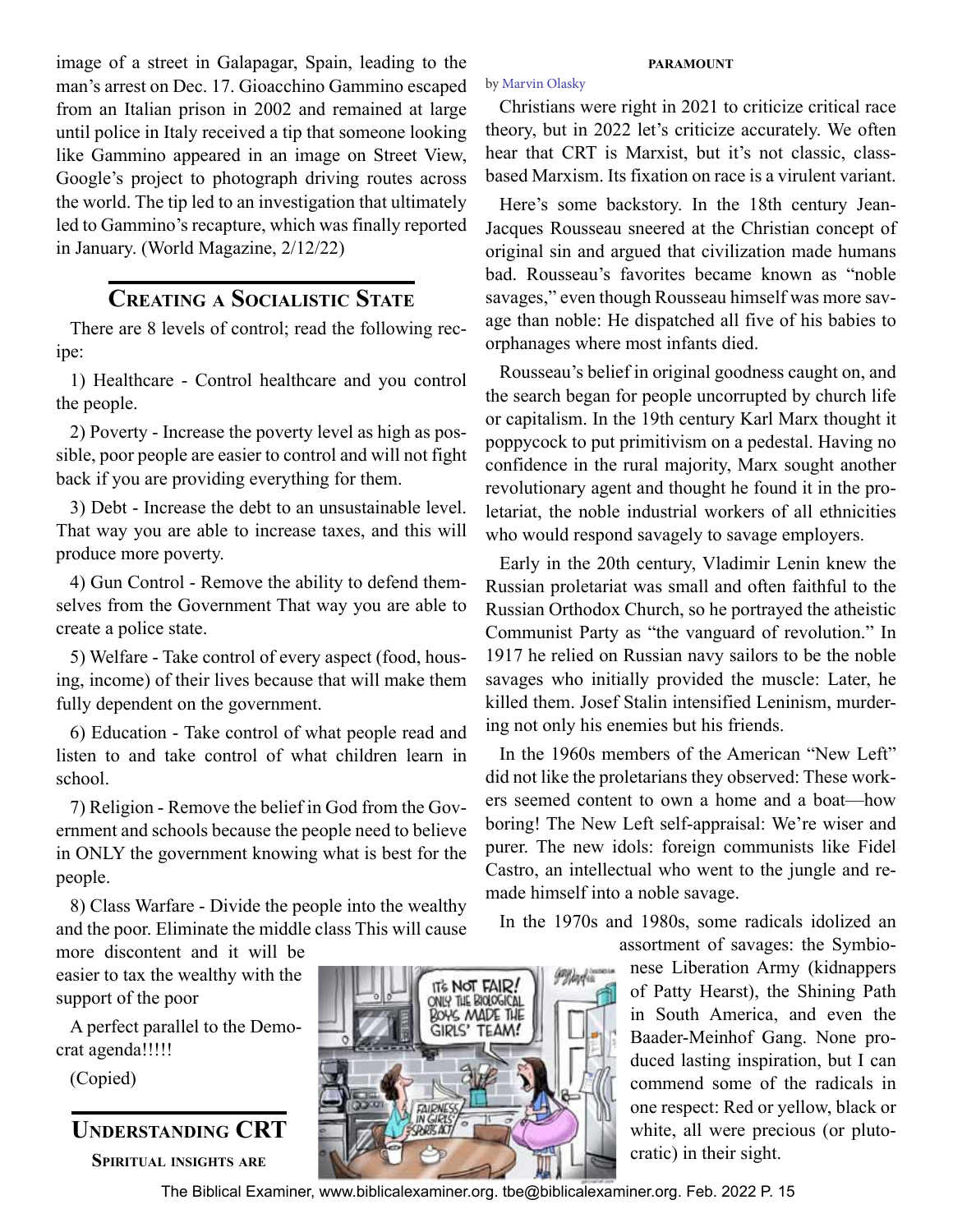<span id="page-15-0"></span>The "black is beautiful" movement in the late 20th century was helpful in many ways, because some racists had contended that lighter skin is better than darker and hair straighteners are essential tools. Some black children internalized that bias and suffered psychological damage. But the 21st century has brought in a "white is ugly" movement. My wife and I have learned much from living in and traveling to places where whites are the minority, but it's wrong for a teacher to suggest to a child that he or she is of less value because of skin color.

That type of bigotry is not Marxist, though. Marx emphasized class. The Apostle Paul said in Christ there is neither Jew nor Greek, and communists can claim that race and ethnicity also don't matter in their belief system. Since most readers won't go back to the 1990s, and since my predictions are so often wrong, I'll semisheepishly summarize for 2022 a column I wrote in 1998 headlined, "Scrips vs. Bloods: The philosophical battle of the 21st century is shaping up."

That was a playful reference to two famous gangs with origins in Los Angeles, the Crips and the Bloods. By "Scrips" I meant those who read Scripture and realize that spiritual understandings—not race, ethnicity, or gender—are paramount. "Bloods" are those who emphasize physical differences like skin color.

Blood emphasis is twisted predestinarian: A specific consciousness goes with membership in a particular group. Young radicals can recycle traditional Marxist values by muttering about oppressed groups: "people of color" substitutes for the working class, "angry white males" for the bourgeoisie, and "homophobes" for other oldtime villains.

CRT can remind us of structural problems such as real estate redlining and bias against charter schools. But CRT also promotes tribalism, which has been a disaster throughout history—Bloods stomp other Bloods. Scrips, though, know God's transformative power and look to bring in the sheaves, not burn them. Providentially, God turns some Bloods into Scrips. https://wng.org/articles/understanding-crt-1640680851

#### **There is more to life than computers.**

There is very high pay for skilled trades, and young people are learning that college normally is a waste of time and money

The pandemic may be driving increased interest in technical education.

After losing his job during the pandemic and mowing lawns to make money, Joel Zelaya knew he wanted more education but not another student loan. So at age 39, he took a community college course on facility maintenance, learning the basics of HVAC repair, plumbing, carpentry, and electrical skills. He completed the course in November 2021, and by the first week of December, he had landed a job—and a significant pay raise—as an apartment facility maintenance technician in Kernersville, N.C. ...

More people are seeing the value of technical education, especially during the interruptions of a pandemic, according to Alisha Hyslop, senior director of public policy for the Association for Career and Technical Education. "It has become very apparent, the types of jobs that are essential to keeping our country running," Hyslop said, giving trucking as an example. "How we get goods from one place to another in our country has been under the spotlight in the last two years like never before." She also noted, though, that the field has still suffered from the pandemic since it's harder to move trade classes online.

Interest in technical education has grown consistently for about 20 years, said Timothy Lawrence, executive director emeritus of SkillsUSA and now a consultant with the National Center for Construction Education and Research. He cited television shows about home renovation, cooking, glassmaking, and other careers for changing younger viewers' perceptions of skilled trades. "They're actually seeing what that occupation looks like," Lawrence said. "It's sort of gained a little bit of celebrity status."

One of those shows is Dirty Jobs, hosted by Mike Rowe, who founded the mikeroweWORKS Foundation in 2008. The foundation awards scholarships to students going into technical education, requiring prospective recipients to sign a 12-statement pledge affirming the values of gratitude, hard work, responsibility, and avoiding debt. So far, the foundation has awarded nearly \$6 million to technical education students.

Ben Brock enrolled at North Central Kansas Technical College for dual credit courses during his senior year of high school. Kansas law allows the state to reimburse tuition for high-school students taking postsecondary courses in career and technical education.

#### **Students set sights on skilled trades**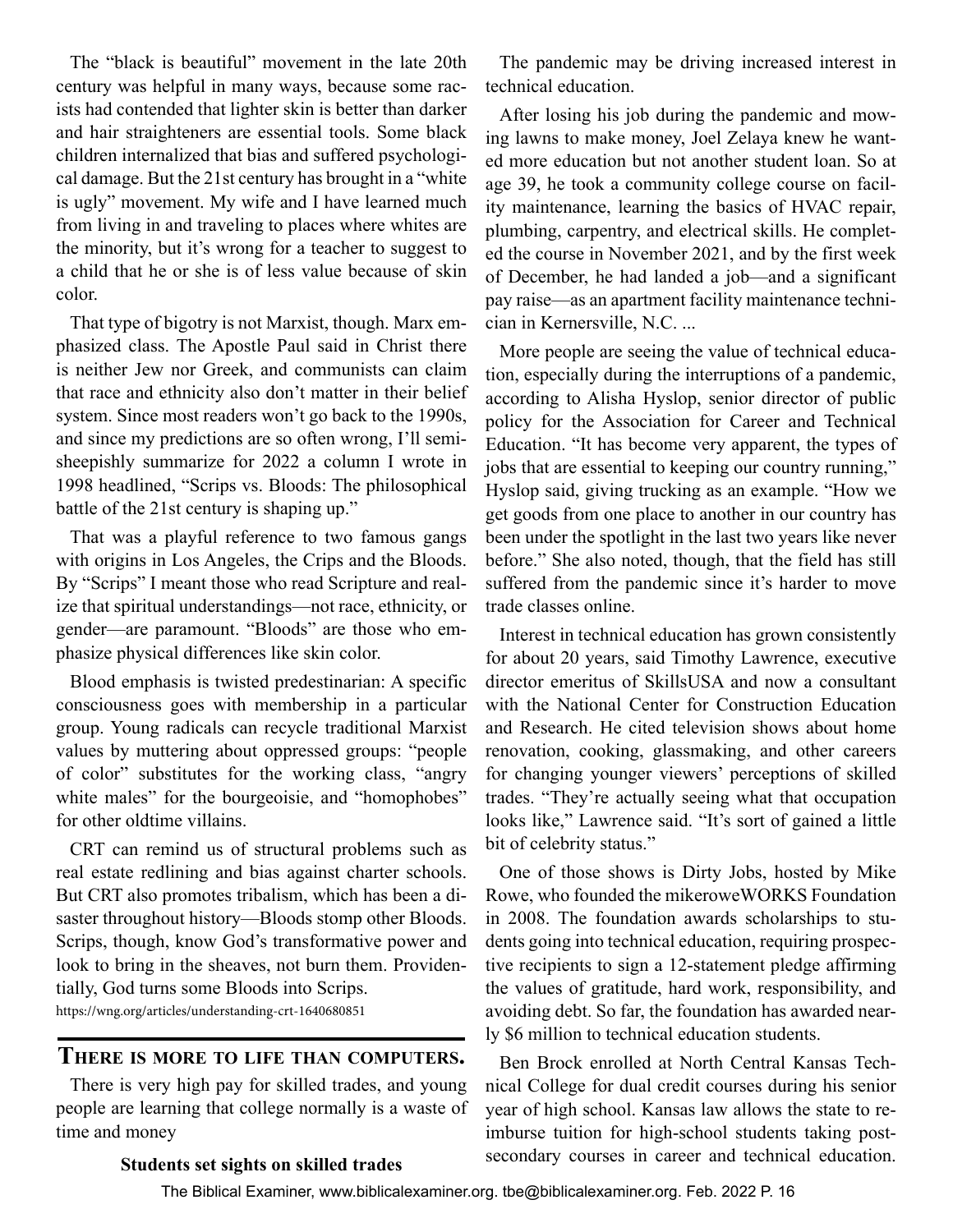<span id="page-16-0"></span>He started classes in fall 2017 and graduated in spring 2019 with an associate degree in applied science, focusing on agricultural equipment technology. He turned 19 years old the month before graduation.

Several of Brock's classmates went on to work at equipment dealerships. Another started his own mobile agricultural repair business. Brock works on the family farm where he grew up: "Being able to know how engines work and things like that is really nice on the farm"

Some teachers and school officials are finding ways to integrate their Christian faith with technical education. ...

Casey Christopher taught music at a Christian college for years before deciding he wanted to help students learn the trades. In November, he registered Working Faith Institute as a business in Nampa, Idaho. The program is not yet accredited but is working to match prospective students with mentors willing to pass on their knowledge of their field in an apprenticeship model. The school provides three classes in entrepreneurship and economics, workplace success, and Christian worldview. The school's inaugural two students are studying cabinetry and tile installation. "We wanted to go back to the Reformational understanding of the value of good work," he said. "We wanted to restore the

dignity of the trades, especially in the Christian community." https://wng.org/roundups/skilled-tradeson-the-rise-1642011435

## **Various**

• Bone-Chilling: Feds Launching 'System' to Collect 'Religious Information' on Unvaccinated Americans

https://www.westernjournal.com/ bone-chilling-feds-launching-systemcollect-religious-information-unvaccinat-

ed-americans/?utm\_source=Email&utm\_medium=WJBreaking&utm\_ campaign=breaking&utm\_content=western-journal&ats\_es=76c8869964 0bf17c199c18ba90162de3

• Government data: COVID infections, deaths soar after vaccination

https://www.wnd.com/2022/01/government-data-covid-infectionsdeaths-soar-vaccination/?utm\_source=Email&utm\_medium=wndbreaking&utm\_campaign=breaking&utm\_content=breaking&ats\_es=76 c88699640bf17c199c18ba90162de3

• 'Unreal' redefined: Teacher claims she was fired for not 'meowing' at student

#### 'I didn't know cats were considered people'

https://www.wnd.com/2022/01/unreal-redefined-teacher-claims-firednot-meowing-student/?utm\_source=Email&utm\_medium=wndbreaking&utm\_campaign=breaking&utm\_content=breaking&ats\_es=76 c88699640bf17c199c18ba90162de3

• Russian troops could soon be stationed in Cuba, Moscow warns

https://www.wnd.com/2022/01/russian-troops-soon-stationed-cubamoscow-warns/?utm\_source=Email&utm\_medium=wnd-brief&utm\_ campaign=dailypm&utm\_content=brief&ats\_es=76c88699640bf17c199c 18ba90162de3

#### **Comment: Enforce the Monroe Doctrine**

The Monroe Doctrine was a United States foreign policy position that opposed European colonialism in the Western Hemisphere. It held that any intervention in the political affairs of the Americas by foreign powers was a potentially hostile act against the U.S. The doctrine was central to U.S. foreign policy for much of the 19th and early 20th centuries. ...

• Birch Now, January 18, 2022

Stopping the Greatest Threat to Humanity--the Conspiracy

Video: "Grassroots Fight For Freedom." Also listen to "Freedom is the Cure."

rumble.com / vslbj8-stopping-the-greatest-threat-to-humanity-the-conspiracy.html?mc\_cid=2f35360135

**Comment:** The truth about "conspiracies" will lead to bondage to fear that is not of the Spirit of God. The

> true "Fight For Freedom" must be from the pulpits of America as Godly pastors preach the entire law-word of God against sin, calling sin by name, and calling for repentance.

> John 8:32 *And ye shall know the truth, and the truth shall make you*

• FOIA Request Confirms FBI Working With Pfizer to Target Project Veritas

The FBI and its Deep State controllers are apparently quite concerned about independent journalists who don't toe their propaganda line.

Now, Judicial Watch reports, the FBI is in cahoots with Pfizer, the Big Pharma China Virus vaccine profiteer, to pin something on the outfit. ...

In other words, the FBI confessed it is targeting Project Veritas, and doing so with Pfizer's help.



DON'T WORRY. **TT'S NOT ABOUT** RACE.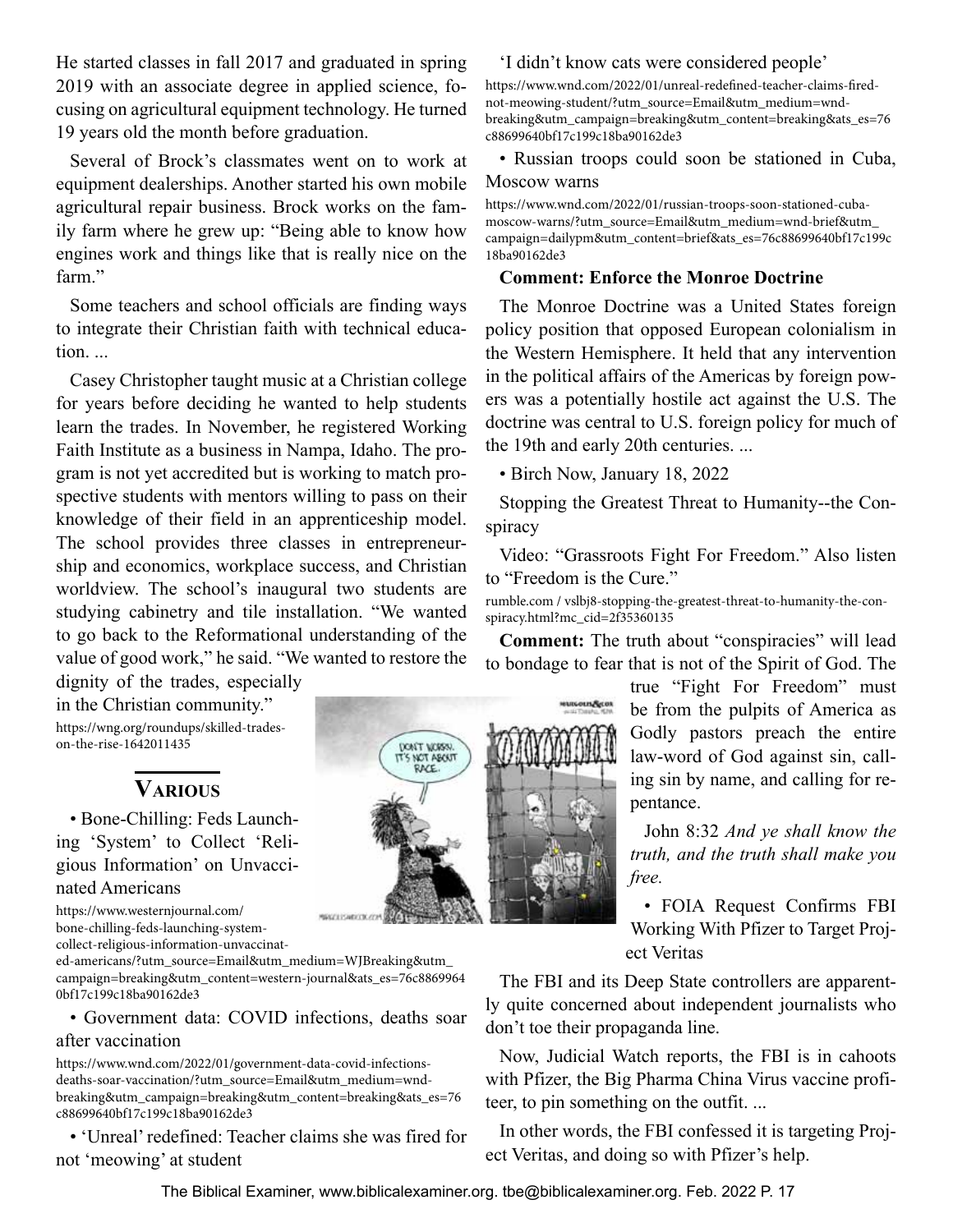Big Pharma is pulling in \$65,000 a minute peddling ineffective and potentially dangerous China Virus "vaccines." ... [FOLLOW THE MONEY]

https://thenewamerican.com/foia-request-confirms-fbi-working-with-pfizer-to-target-project-veritas/?ct=t(EMAIL\_CAM-PAIGN\_12\_2\_2019\_15\_37\_COPY\_01)&mc\_cid=2bbee8eb11

• As COVID Mandates Take Their Toll, Recruiters Authorized to Make Biggest Offer Ever to Attract Potential New Troops [\$50,000.00]

https://www.westernjournal.com/covid-mandates-take-tollrecruiters-authorized-make-biggest-offerever-attract-potential-new-troops/?utm\_ source=Email&utm\_medium=WJBreaking&utm\_ campaign=breaking&utm\_content=westernjournal&ats\_es=76c88699640bf17c199c18ba90162de3

• COVID vaccines were designed to fail; that's how they won authorization Nomorefakenews.com

• [REALITY] Surrogate gives away baby, then finds out stunning complication

"As has been noted multiple times by now-adult children of surrogacy or sperm or egg donation, learning of the circumstances of such a conception often leads to identity crises among these individuals, along with feeling as if they are mere products, bought and sold by adults to fulfill their own desires." ...

https://www.wnd.com/2022/01/surrogate-gives-away-baby-findsstunning-complication/?utm\_source=Email&utm\_medium=wndnewsletter&utm\_campaign=dailyam&utm\_content=newsletter&ats\_es=7 6c88699640bf17c199c18ba90162de3

#### • Texas Rabbi Who Survived Islamic Terror Attack Has Life-Saving Advice for Every American Church

https://www.westernjournal.com/texas-rabbi-survivedislamic-terror-attack-life-saving-advice-every-americanchurch/?utm\_source=Email&utm\_medium=WJBreaking&utm\_ campaign=breaking&utm\_content=western-journal&ats\_es=76c8869964 0bf17c199c18ba90162de3

The FBI lied and took credit in order to exalt themselves in the public eye, but it was Rabi Charlie Cytron-Walker who brought it to an end. His advice to prepare is good for all congregations, Christian or Jewish. The population is being turned against Christianity, and what happened in the synagogue in Colleyville, Texas could happen anywhere, especially in big cities.

• California's Diversity Psychosis

A new California law known as AB 979 now forces the more than 600 publicly held corporations headquartered in the state to appoint board members based solely on their race and sexual orientation, whether real or imagined. ...

• If it weren't so pathetic, it would be uproariously hilarious—Twitter trying to warn online folk that reading about the nation-wide Truckers' Protest—calling out both the Canadian and U.S. governments for causing supply chain stoppage as something that … "may be unsafe".

https://canadafreepress.com/article/governments-on-the-runhere-comethe-truckers

• In one small prairie town, two warring visions of America



"Covid-19 cases straining rural clinics, hospitals, staff," read the front-page headline. Vaccinate to protect yourselves, health officials urged.

But ask around Ben-

son, stroll its three-block business district, and some would tell a different story: The Swift County Monitor-News, the tiny newspaper that's reported the news here since 1886, is not telling the truth. The vaccine is untested, they say, dangerous. And some will go further: People, they'll tell you, are being killed by COVID-19 vaccinations.... "Nowhere in the Monitor-News ... will find reports that local people are dying because they've been inoculated. ...

His neighbor, Jason Wolter, is a thoughtful, broadshouldered Lutheran pastor who reads widely and measures his words carefully. He also suspects Democrats are using the coronavirus pandemic as a political tool, doubts President Joe Biden was legitimately elected and is certain that COVID-19 vaccines kill people.

He hasn't seen the death certificates and hasn't contacted health authorities, but he's sure the vaccine deaths occurred: "I just know that I'm doing their funerals."

He's also certain that information "will never make it into the newspaper."

Wolter's frustration boils over during a late breakfast in a town cafe. Seated with a reporter, he starts talking as if Anfinson is there.

"You're lying to people," he says. "You flat-out lie about things."

https://canadafreepress.com/article/californias-diversity-psychosis

The publisher, Reed **Anfinson** is left-wing.

https://www.times-news.com/news/in-one-small-prairie-town-two-warring-visions-of-america/article\_ff630ff8-1e3c-55d0-8553-91d352514589. html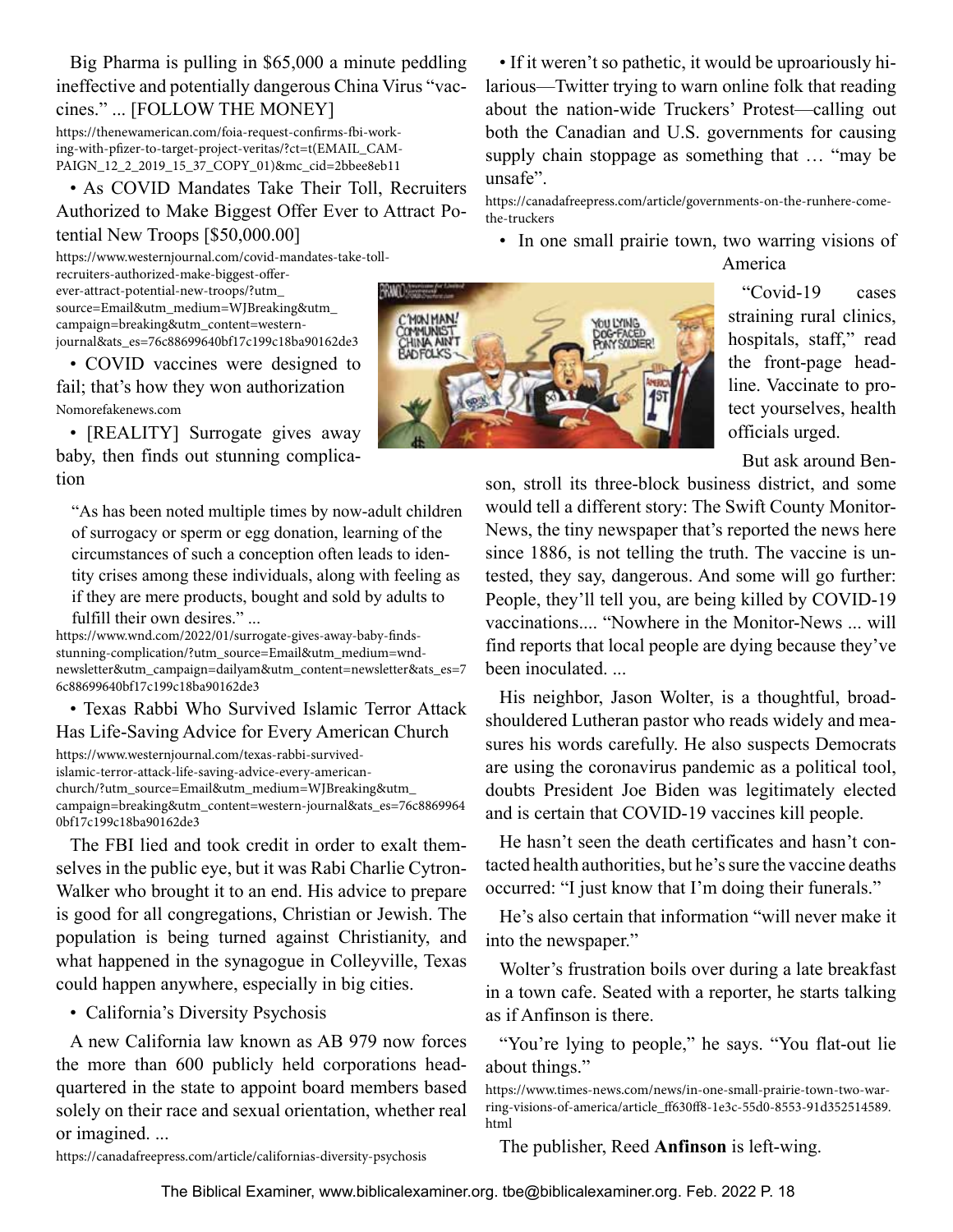<span id="page-18-0"></span>• Aggressive New Scheme Exposes Article V Convention Lobby

https://thenewamerican.com/new-aggressive-scheme-exposes-articlev-convention-lobby/?ct=t(EMAIL\_CAMPAIGN\_12\_2\_2019\_15\_37\_ COPY\_01)&mc\_cid=cb586901ce

If "they" succeed in getting an Article V Convention, our present Constitution will be worthless.

### • **Masking Kids: The Left's Extension of Abortion Culture**

https://town

#### • **AP. California moves to dismantle nation's largest death row.**

[Newsom's] goal is to turn the section at San Quentin State prison into a "positive, healing environment."... "We are starting the process of closing down death row to repurpose and transform the current housing units into something innovative and anchored in rehabilitation," spokeswoman Vicki Waters told the Associated Press.

• Personal

Very little to mention this month. It's been so cold that we just haven't been out and around much.

The big thing for me at this point is the scoliosis. January 31 the pain increased in my back so dramatically that it was making my knees buckle. A couple of years ago we had discussed a spinal cord stimulator, and it is time to check that out again. The VA has provided 5% lidocaine patches, but they can only be worn three at a p time and only 12 hours a day. They give enough relief that I can function in a reasonable manner. See "**CHILDREN OF THE GREATEST GENERATION"**

For sermonaudio and youtube

## **Renewable Energy Madness & Blindness**

**John 9:39** *And Jesus said, For judgment I am come into this world, that they which see not might see; and that they which see might be made blind.*

When Christ said, *For judgment I am come into this world, that they which see not might see; and that they which see might be made blind*, He was speaking specifically to the nation of Israel of His day. In Matthew 23:34-39, Christ said that Jerusalem was going to be judged for all of the innocent blood which had been shed upon the earth from Abel unto Zacharias. That judgment was fulfilled in The Great Tribulation recorded in Matthew 24.

 Thus, He came not only to redeem His people, (Isa 53:8) but to judge those who rejected Him, **that is, apostate Israel, Jerusalem**, and rejected the One He represented, the Heavenly Father. In other words, Israel was supernaturally blinded to the truth in Christ so they would crucify the Son of God so God could judge them for all the innocent blood that had been shed upon the earth, Acts 2:23.

Israel's murder of Christ resulted in Israel's destruction as judgment for her evil ways. **Such blindness is known as Judicial Blindness, a blindness upon a people so they cannot see the logical conclusion of what they are doing, which is destruction.** If the Jews had been able to logically connect Christ's actions with His words, they would have known what they were doing, 1 Corinthians 2:8.

We know that every Scripture must be considered in the context of its day and the situation being addressed. However, every Scripture has an application for our day. So let us apply Christ's words of **John 9:39** in the context of our day, and address the astounding blindness to reality we see all around us. That blindness is speedily taking us down the broad road to destruction as individuals and as a nation.

**2 Thessalonians 2:11** *And for this cause God shall send them strong delusion, that they should believe a lie: 12 That they all might be damned who believed not the truth, but had pleasure in unrighteousness.* 

**V. 7** (*For the mystery of iniquity doth already work: only he who now letteth [will let], until he be taken out of the way*.) is not a Rapture verse, but we do not have time to go into that discussion now. Our point is that evidently God has sent a strong delusion upon our nation, that they should believe a lie and be damned for rejecting the truth for the last 100-150 years. Though Christians should be able to see what is going on around them, it seems that few can **connect the dots** that are being openly and boldly established by various events that are clearly leading to the judgment and destruction of our nation:

**Psalms 36:9** *For with thee [is] the fountain of life: in thy light shall we see light.*

#### **Various Reasons**

**How many say with Hezekiah** after he was told by Isaiah that the following generations would be taken captive into Babylon, *Good [is] the word of the LORD*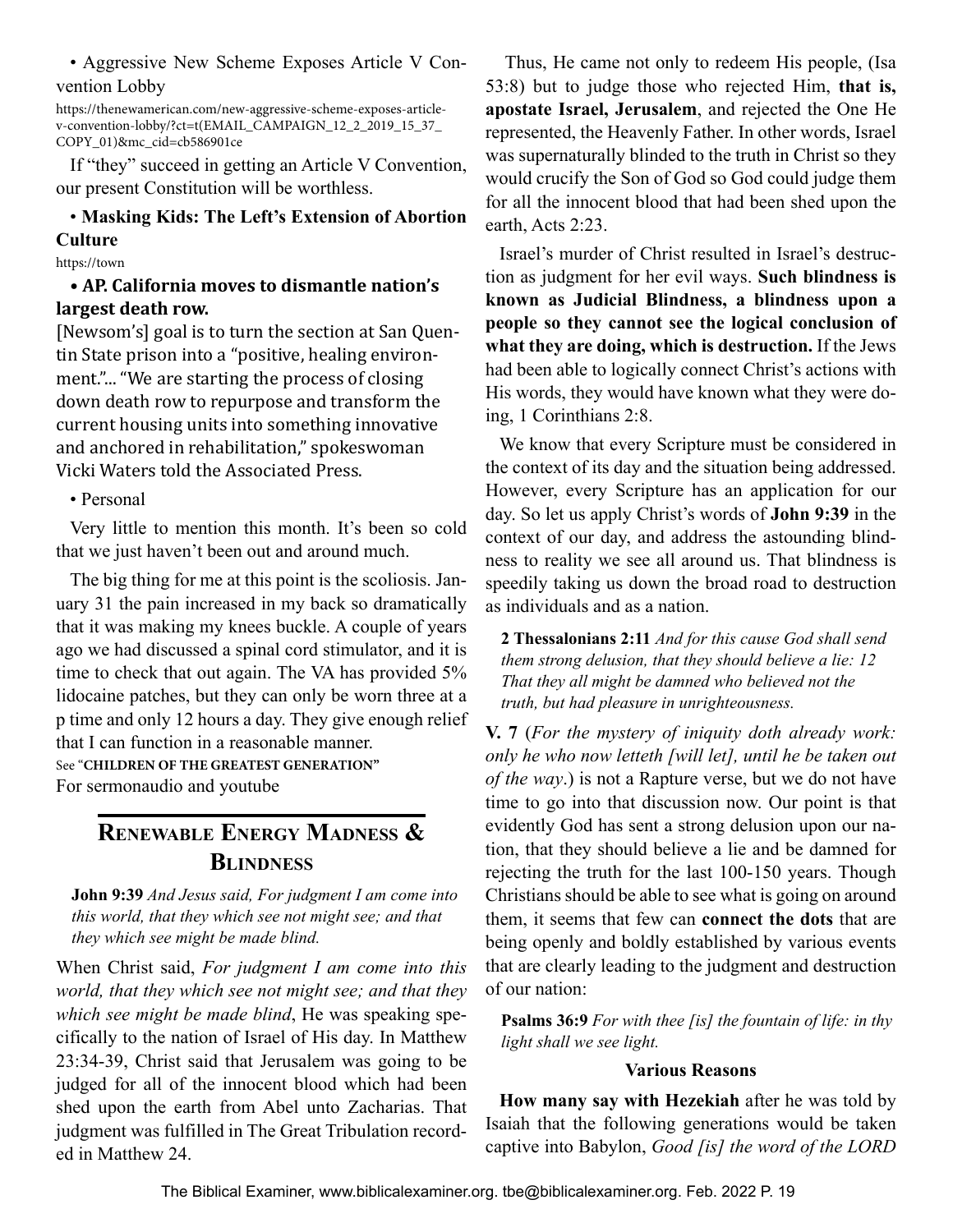#### *which thou hast spoken. And he said, [Is it] not [good], if peace and truth be in my days*? **(2 Kgs 20:19)**

**How many are waiting and praying** for a supposed Rapture? **At least 25 years ago**, I had a wedding for man in our church who lost his wife to cancer. He remarried, and one of the guests at the wedding told me that he was glad things are getting so bad because that meant the Rapture would soon take place.

**How many are simply tired of the never-ending and seemingly hopeless battle?** They are tired of the fight because it seems so useless that they just lay their sword down and take it easy. The

word of God speaks to them also in **Micah 2:10,** *this is not your rest*. (2:10) We will soon be too old to do anything; we will look back and wish we had done more.

**Every Christian is responsible to do something** to confront the evils of his day, even if it's simply writing a letter to the editor of your local newspaper. No action is too small as we must press on

for the victory that we are promised in Christ. **Zach 4:10** tells us not to *despise the day of small things.* **It is the small things that add up to big victories.**

**How many fear** what man may say or do to them, or they love money more than they love the God of responsibility?

**The following article is a result of having to drive through a several hundred acre "solar farm"** now being built on our way to church or on our way to the south side of Cincinnati. It is very distressing to see how much farmland is being taken out of wealth producing crop production and turned into wealth consuming solar farms.

#### **The Empty Promises**

We are being promised that "Renewable Energy" is the dependable, nonpolluting, 24/7 energy source of the future. **Only a fool can believe such an idiotic, offthe-wall statement which is totally void of the reality of life.** Sadly, people will believe what they want to believe regardless of the truth; moreover, if a lie is told often enough, it becomes truth in the mind of the public. There are those who love a lie, and those, even Christians, who love to tell a lie, Revelation 22:15.



#### **Connect the dots!**

**Dot 1:** The Hillsboro Ohio Times-Gazette (1/28/22) listed the number of farm acres being converted to solar farms in our surrounding area alone. The total is 13,457 acres being converted from farm land to solar farms, "Renewable Energy." Admittedly, the income from solar farms may be appealing to the land owner. However, without government taxpayer subsidies, these projects could not exist.

The source of the money in solar and wind is from the Central Government that has over the years proven it-

self to be against cheap energy. (Only Trump stopped that war, which has resumed with vigor.) The "wealth" generated by these "environmentally friendly" projects comes from the "ratepayer," for the Renewable **but not** *sustainable energy* must be purchased by the local power company.

 Simple logic tells us that the local power company must charge its customers more in order to pay for that energy it must purchase from *renew-*

*able* sources. How many years does it take to just pay the installation costs which comes by selling the energy to the power company? From where will the customer get his energy when there is no sun nor wind? Coal, natural gas or nuclear! There must be a continuing source of power when there is no sunshine nor wind. It takes an amazing amount of ignorance, idiocy or stupidity to even think that *renewable energy* can be dependable 24/7 energy. As a Christian, I cannot comprehend the stupidity involved in saying and believing the claims that are being made by the *renewable energy* industry. (Follow the Money!)

**Dot 2: "China is planning to build 43 new coalfired power plants** and 18 new blast furnaces — equivalent to adding about 1.5% to its current annual emissions — according to a new report. The new projects were announced in the first half of this year despite the world's largest polluter pledging to bring its emissions to a peak before 2030, and to make the country carbon neutral by 2060."

https://time.com/6090732/china-coal-power-plants-emissions/

**China was given a "free pass on pollution" until 2030**, while those in charge of our economy work toward total reliance on *renewable energy* by 2025.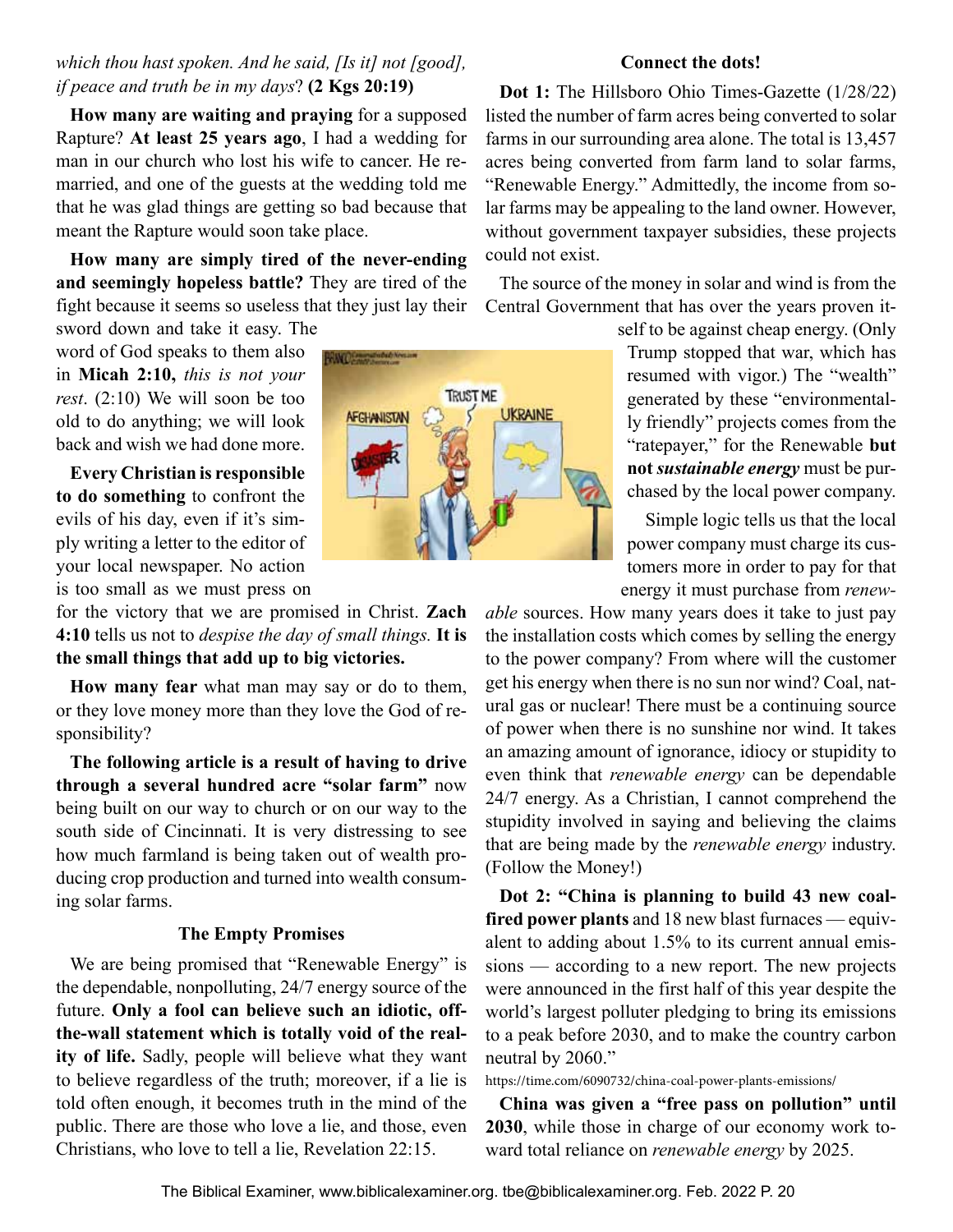**Problem:** Present, batteries to power the very imaginative dream move of electric everything require vase amounts of lithium, known as "White Gold" because of it rarity. (Battery technology is the hold up to moving everything to electricity.) We have plenty of the lithium ore, but little processing facilities. There are plans to build those multi billion dollar facilities. Massive amounts of energy will be required, and *renewable energy* would probably just be enough to keep the lights on. No doubt the very well-financed environmentalist will fight any increase production in the US all the way to the Supreme Court

The wicked have exposed their desire to be as God as they fashioned their imaginary world and expect that dream world to become a reality by their Fiat word. In short, they have a "Name it and Claim it" religious faith, and our nation is paying a terrible price for their

> **VEEN RIGHT** MOST RIGHT

efforts to be as God. We should also be reminded that the politicians purchase their office with lots of money, and by promising to fulfill their imaginary dream world.

#### **New name for old names**

*Renewable energy* **is simply a new and deceptive name for the Communist fi-**

**nanced Environmental and Global Warming movements** whose agenda has always been to destroy cheap energy in order to destroy or at least seriously cripple America's manufacturing capability. Those movements have been identified many times as communist movements which evidently have been combined into the *renewable energy* movement. That impossible dream world receives massive public support and Federal Government financing as they war against our abundant 24/7 cheap natural energy. That abundant natural energy was placed here by God as the New World was settled with the intent of subduing this continent as well as the world for Christ.

This administration lifted the restrictions on the pipeline to transport energy from Russia that will make Europe, Germany particularly, dependent on Russia. That pipeline to Europe will hold Europe hostage and stop all resistance to Russian expansion over Europe with the help of our State Department. As long as I can remember, there have been warnings about the destruc-



tive nature of the State Department. (I read recently that when the documents were unsealed concerning the Kennedy assassination, it was found that the CIA was behind that assassination. Of course, the CIA knew that by sealing the records for 50 years, it makes no difference to anyone, and would pass into oblivion. All those involved are either retired or dead. The research records for this current "vaccine" have also been sealed for 50 years.)

Putting **dot 1** and **dot 2** together, it seems that no one has publicly made the connection between the transfer of cheap American energy production to *renewable energy*, while China builds cheap energy production. The total of **dot 1** and **dot 2** equals the destruction of America's once great and prosperous economic base.

#### **What is going on?**

The governments of the world, particularly the US, are forcing the once Christian Western nations to submit to the very oppressive Chinese communist government as the world must turn to China for manufacturing, which has been the goal of the One World Order since the fall of Babylon in Genesis 11. China's goal is to have the world completely under its control by 2050. The efforts of these

evil men to form their New World Order will continue and worsen until God puts a stop to it.

**Psalms 33:12**, cursed is the nation whose God **is not** the Lord: **Psalms 144:15** miserable are the people whose God **is no**t the Lord**. The Western nations have abandoned** the Tri-Une God of Scripture, and we as Christians are watching the promise of Deuteronomy 28 being fulfilled.

**Deuteronomy 28:28** pronounces God's curse upon His covenant people who violate His covenant: *The Lord shall smite thee with madness, and blindness, and astonishment of heart: and thou shalt grope at noonday, as the blind gropeth in darkness, and thou shalt not prosper in thy ways: and thou shalt be only oppressed and spoiled evermore, and no man shall save thee.*

**First, madness**; **second, blindness**; **third, astonishment**; **fourth, curse** instead of prosperity; **fifth, oppression**, and **sixth, accumulated wealth** given to the enemy.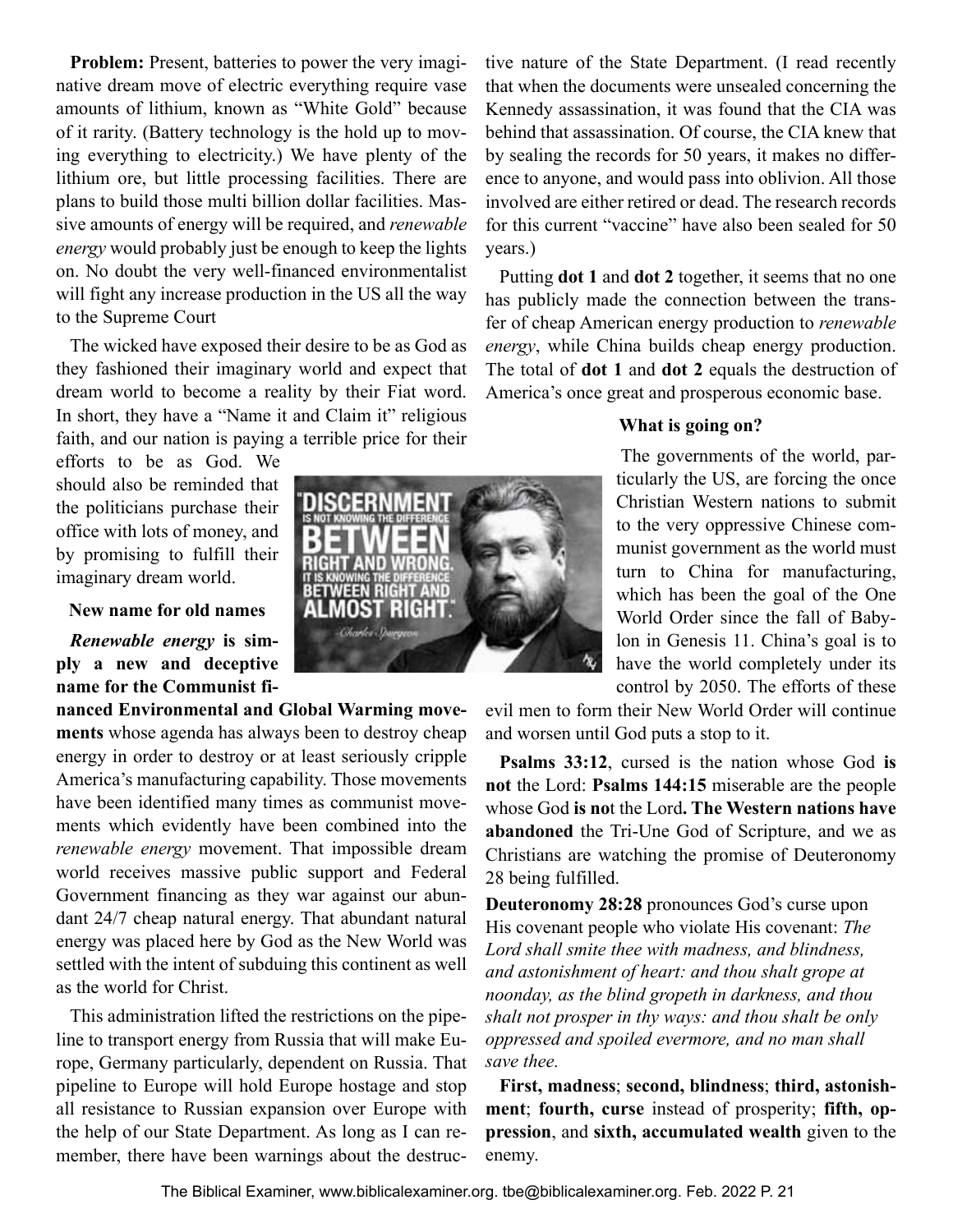(In past Examiners we have dealt with the Covenant as exemplified in the Mayflower Compact. See https:// www.biblicalexaminer.org/topics. html#c)

**V. 28 is directed** to the covenant people, but it cannot not be restricted to them because it includes all nations that wilt not hearken unto the voice of the Lord... to observe to do all his commandment..., 28:15. Thus, it includes the



heathen as they move against the church.

**Astonishment, madness, blindness, poverty, oppression-captivity, &c.**  See Zachariah's message in 12:4 is to the church of all ages, https://www. biblicalexaminer.org/Com/Zech12.html

 "The Bible teaches that the providential government of God extends over nations and communities of men. Ps. lxvi. 7,... Dan. iv. 35,... Dan. ii. 21,... Dan. iv. 25... Isa. x. 5, 6... v. 7,... v. 15... The Scriptures are full of this doctrine. God uses the nations with the absolute control that a man uses a rod or a staff. They are in his hands, and He employs them to accomplish his purpose. He breaks them in pieces as a potter's vessel, or He exalts them to greatness, according to his good pleasure."

Charles Hodge, Systematic Theology Vol I, 1873. Eerdman reprint pp. 587-590.

**All nations are subject** to God's blindness as He renders just judgment against the various apostate nations. When God is ready to judge a people, He withholds His grace which would allow people to connect the dots, and not continue to destroy themselves. (**Dot 1**+ **dot 2**  equals the destruction of America.) Unable to connect the dots, the nations "follow their heart" to their own destruction. (Pro 8:36)

**Hosea 13:9** *O Israel, thou hast destroyed thyself; but in me [is] thine help.*

**The first direct record** we have of Judicial Blindness is with Pharaoh and the nation of Egypt. Pharaoh was blinded (hardened) by God so that God would be just as he destroyed Egypt for its sin against Him and against His people. Judicial Blindness is a God-sent blindness so He can be just as he brings judgment against a nation e.g., 70 A.D. That is, God sent blindness upon Pharaoh that He might bring His judgment against Egypt for its sin against His covenant-people. Blindness was also sent upon Israel so God could judge them according to their wicked ways: they rebelled against His man,

Moses, and absorbed much of Egypt's ungodly culture. All of Israel's Egyptian generation had to die because they were Egyptian slaves at heart.

**Blindness IS NOT limited** to the unsaved; rather, it is in relationship to the law-word of God. The word of God speaks clearly, but people are unable to see it nor the clearly obvious implications of following

the imaginations of their hearts. Accordingly, both professed Christians and pagans can be blinded to cause and effect.

**Psalms 33:12** & **144:15**, cursed and miserable are those nations whose God is not the Lord. The Western nations have abandoned the Tri-Une God of Scripture, and we are watching the promises of Deuteronomy 28 being fulfilled. Astonishment, madness, blindness, poverty, oppression, &c

#### **Points to Ponder**

**1) A purpose of blindness** is so the Lord can bring just judgment upon a disobedient people. (2 Thess 2:11, 12)

**Isaiah 29:10** *For the LORD hath poured out upon you the spirit of deep sleep, and hath closed your eyes: the prophets and your rulers, the seers hath he covered*.

"10. Because Jehovah hath overpowered you with the spirit of slumber. For the purpose of shewing more clearly the source of this blindness, he attributes it to the judgment of God, who determined to punish in this manner the wickedness of the people." (Calvin)

"Ver. 10. *For the Lord hath poured out upon you a spirit of deep sleep*, &c.] Gave them up to a stupid frame of spirit; to a reprobate mind, a mind void of judgment and sense; to judicial blindness and hardness of heart:" (Gill)

**2) a result of blindness** is that people cannot understand or they ignore obvious logical conclusions of current events.

**3) our Lord warned us** that from His time until the end, we will see blindness increase, so we should not surprised. (2 Tim 3:13, 2 Thes 2:11)

#### Conclusion

The curse of God against the apostate nations has brought the promised fulfillment of Deuteronomy

The Biblical Examiner, www.biblicalexaminer.org. tbe@biblicalexaminer.org. Feb. 2022 P. 22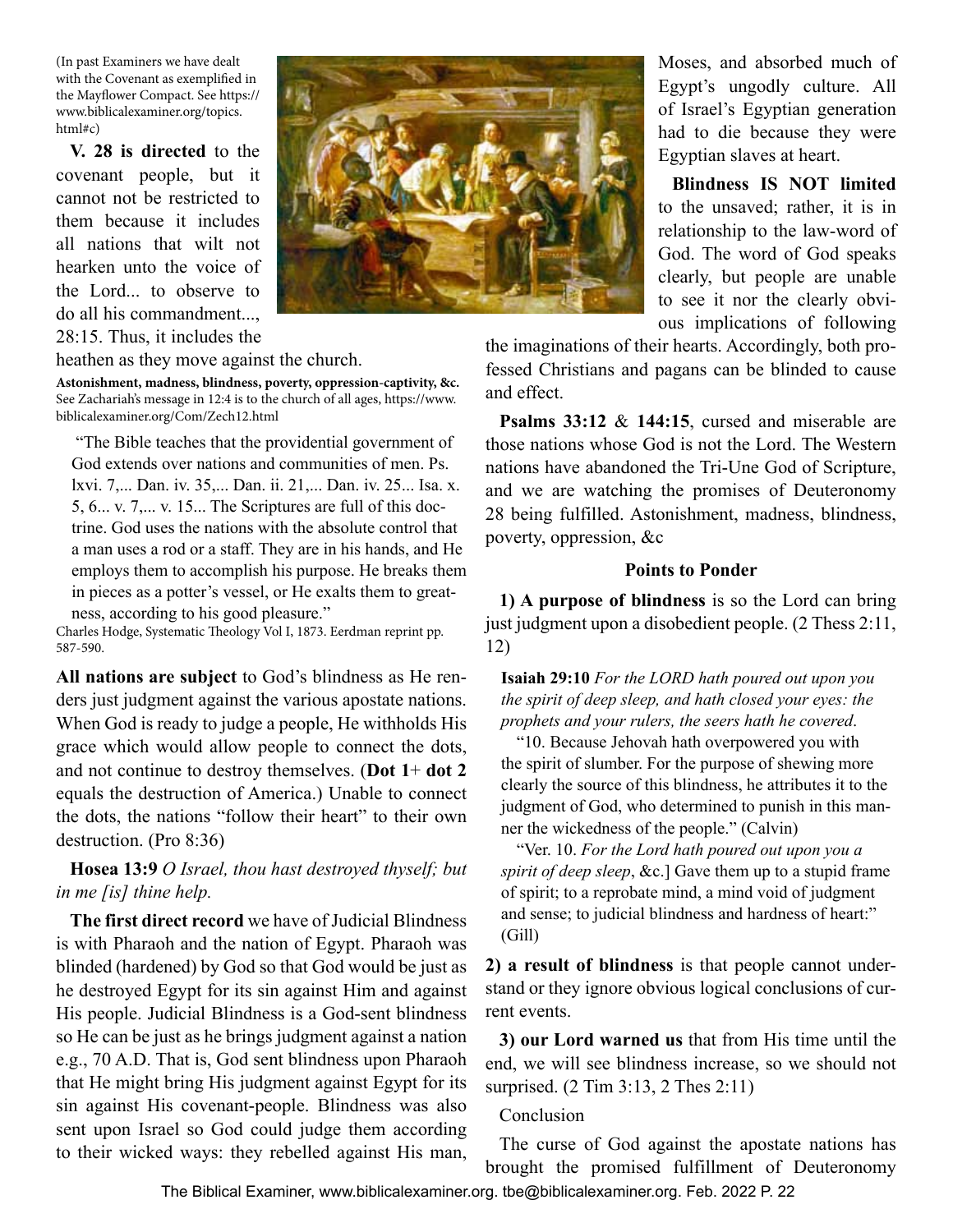#### <span id="page-22-0"></span> $28.28$

**1) Madness.** Increased dependence on non-24/7 *renewable energy* means decreased availability of the energy required for increased manufacturing. In the meantime, China, with US aid and approval, is increasing their energy availability for increased production in the years to come.

**2) Astonishment.** I would think even any man who has not been educated beyond his intelligence could see that wealth producing productive farmland is being replaced with wealth consuming solar and wind farms. Farm products have been our major export commodity, yet *renewable energy* has little or no income producing capabilities.

**Jeremiah 19:8** *And I will make this city desolate, and an hissing; every one that passeth thereby shall be astonished and hiss because of all the plagues thereof.*

**3) Oppression**. Throughout history, God has used pagan, ungodly nations to judge his covenant people who forsook the Covenant. (**Isaiah 10**. The violation of a modern covenant is found in the 400+ year old Mayflower Compact. We are so far departed from that promise made by our fathers that it is impossible to list all the violations of that covenant.)

**4) Poverty**. America is being systematically stripped of its manufacturing and wealth producing capabilities.

**5) Oppression-captivity.** With China alone having the manufacturing capabilities, not only will the US be captive to China but so will all the nations of the world.

#### **Even Our meds are made in China:**

Professor David Jacobsen is an expert on China. He teaches at the Cox School of Business at the Southern Methodist University. According to professor Jacobsen, the United States has given China the control of our pharmaceuticals...

(Check your vitamins, "Made in China.") https://www.wnd.com/2022/02/meds-made-china-will-cut-offsupply/?utm\_source=Email&utm\_medium=wnd-brief&utm\_ campaign=dailypm&utm\_content=brief&ats\_es=76c88699640 bf17c199c18ba90162de3

And while estimates are that over 80 percent of API may come from foreign nations, in the case of many antibiotics and drugs that treat high blood pressure, China is the sole source of API. (That is, active pharmaceutical ingredients.

https://www.newsweek.com/pharmaceutical-manufacturing-americachina-lethal-mistake-1502008

What will happen if they cut off the world's drug sup-

#### ply?

**Psalms 34:16** *The face of the LORD [is] against them that do evil, to cut off the remembrance of them from the earth*.

If peace is not made with the Lord God through repentance and faith in Christ, even the remembrance of our once great nation will be written out of history.

#### Tamkaru–The Debt Merchants

## **Debt and War**

The Assyrians perfected the use of debt to conquer a nation. Before their armies would march into any area, they would send in state controlled debt merchants, called Temkaru.

The following is a Google translated from https:// hu.wikipedia.org/wiki/Tamk%C3%A1rum The article contains cuneiform characters. Without special support, the wedge marks are replaced by a rectangle, question mark, or other meaningless sign. **The translation is accurate enough to get a good definition of the Tamkar.** Emp added:

**Tamkara** ( Sumerian DAM.GAR 3 or DAM.GARA 3 , akkad tamkāru (m)  $\Box$  [1]) is the name of the Akkadian "trader". The group of signs used to describe it is known only from the age of the Old Baths, but then it will soon appear in Lagas and Urban , and then it will become widespread from the time of Obabilon . The Tamarians gained great importance during the Old Syrian trade period, when Mesopotamia significantly expanded its sphere



of interest westward through the Assyrians to the central regions of Anatolia . It's their own patron Based on the anum list of An  $=$  Anum, d dam-gar 3 ("the merchant") was Enlil .

There is no consensus among assyrologists about the actual meaning and scope of tampering. There is an opinion that this did not mean the trader but

his assistant [2], his creditor or even the "manager" [3]. No commercial document mentions the tamcar, although the names of some Anatolian tamper are now known: Mannum-balum-Aššur, Damiq-pī-Aššur, Ilī-bāni, Innāja, Imdīlum, Ennam-Bēlum, Pūšu-kēn, Kura, Ilšu -Rabbi. According to K. Polányi, the dagger was not a commercial agent for profit, but **a state employee who made his living from the state income received for his activities.**